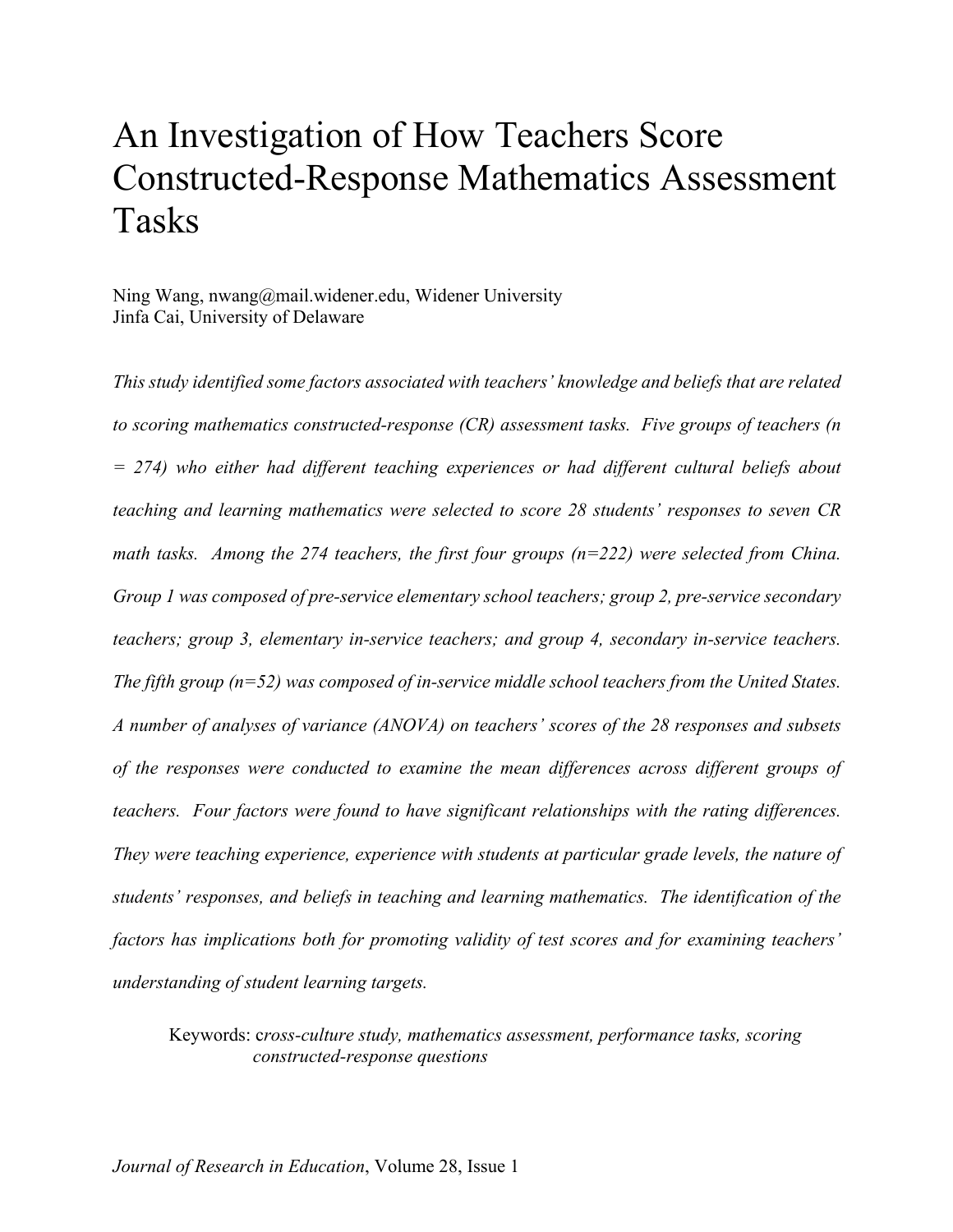#### **Purpose of the Study**

To ensure the reliability and validity for scores from constructed-response (CR) assessment tasks, great efforts have been made in minimizing raters' effects on scoring those assessment tasks. So far, research has mainly focused on training raters to address the concerns of rating consistency and objectivity (Fitzpatrick, Ercikan, Yen, & Ferrara, 1998; Mashburn & Henry, 2004; Moon & Hughes, 2002; Schafer, Swanson, Bene, & Newberry, 2001). However, little attention has been given to investigating what factors may have influenced raters' scoring of students' responses to CR assessment tasks. The purpose of this study is to identify some factors associated with teachers' beliefs about teaching and learning mathematics, as well as their knowledge and experience with students, that may influence their scoring of student responses to CR assessment tasks in mathematics. As defined by the National Council of Teachers of Mathematics (NCTM) and other researchers, teachers' beliefs in teaching and learning mathematics are the philosophy and views that teachers hold about the nature of mathematics and the nature of doing mathematics (Maaß & Schlöglmann, 2009; NCTM, 2017; Smith, 2014).

#### **Literature Review and Research Questions**

Classroom assessments often serve as diagnostic tools to inform teachers about what their students know, understand, and think (Balck, 2015; Brookhart & Nitko, 2015; DeLuca, Valiquette, Coombs, LaPointe-McEwan, & Luhanga, 2016). Because CR tasks allow students to produce their own answers, to display the processes used to obtain their answers, to explain the thinking or reasoning associated with their answers, and to exhibit alternative approaches to problem-solving, students' thinking can become more visible and easier for teachers to grasp (Moyer, Cai, Nie, & Wang, 2011; Ni, Cai, & Zhou, 2014). As a result, using these assessment tasks in classroom assessments and scoring student written responses to such tasks can provide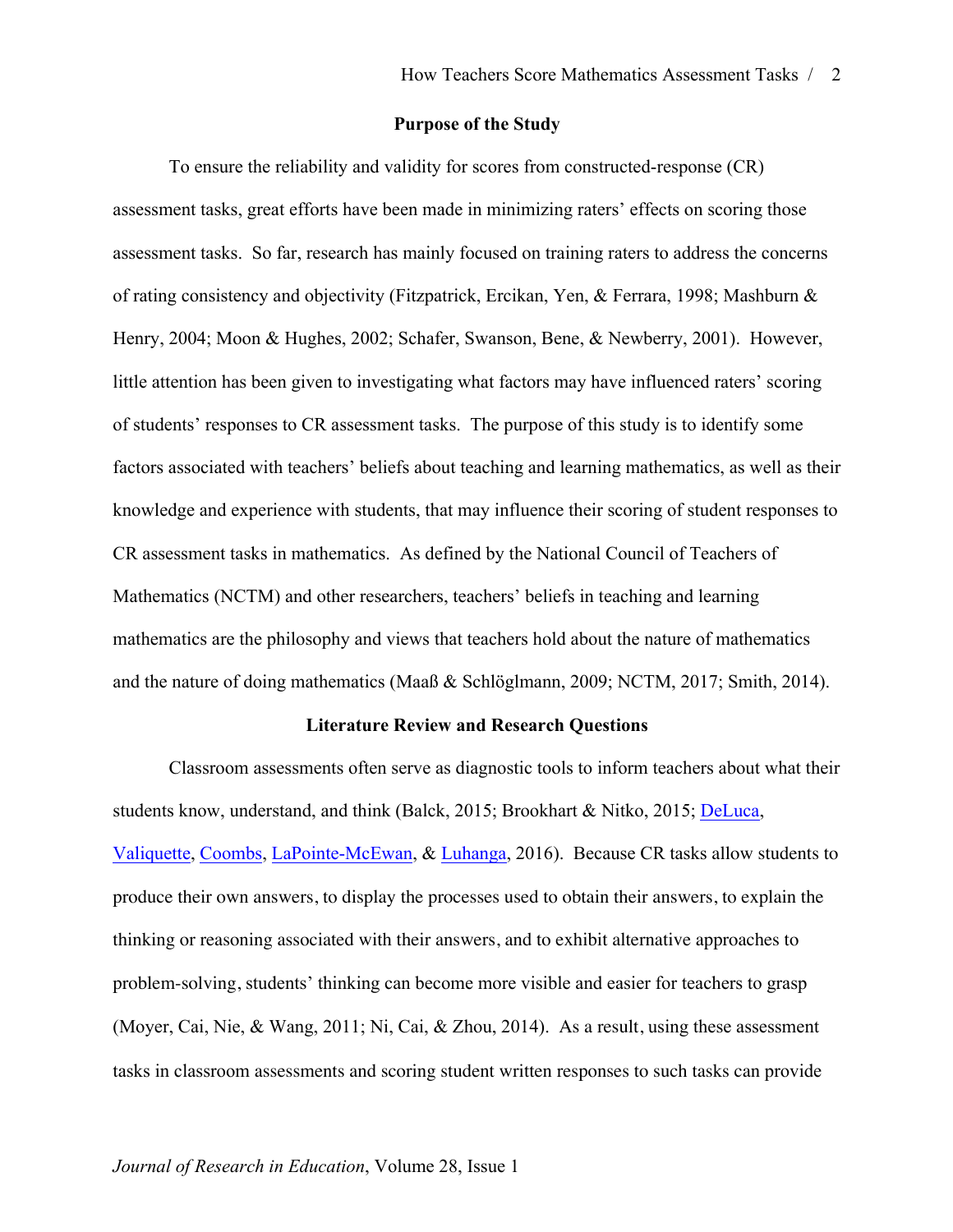teachers with great opportunities in gaining insightful information about students' thinking, understanding, and developmental status (Bennett, 2011; Kane, Crooks, & Cohen, 1999).

Standards developed by many states and professional organizations also direct teachers to use CR assessment tasks on a daily basis to assist in classroom instruction and student learning. For example, *Curriculum and Evaluation Standards for School Mathematics* developed by the National Council of Teachers of Mathematics (NCTM) (1989) heavily focuses on the development of students' mathematical proficiencies in problem-solving, communication of mathematical ideas, critical reasoning, and connections to ideas and procedures, both within mathematics and from other content areas. Such complex learning targets require the use of complex assessments, including CR assessment tasks, to actively engage students in the mastery of complex skills (Arter, 1999).

Effective teaching and learning are directly affected by teachers' formative and summative assessment decisions in the classroom (Bennett, 2011; Looney, Cumming, van Der Kleij, & Harris, 2017; McMillian, 2003). Therefore, it is important to know whether those decisions validly and reliably reflect the teaching standards and learning targets, and whether teachers recognize the valid assessment standards by reflection on their values and by engagement in a shared development of assessments. However, researchers claim that in scoring student responses to CR assessment tasks, teachers may differ in their judgment of the quality of a student's response (Bennett, 2011; Klein, Stecher, Shavelson, McCaffrey, Ormseth, Bell, Comfort, & Othman, 1998). For example, it has been constantly reported that teachers' attention to score validity could be undermined by the external test regimes, or even individual assessment policies that reflect their own individualized values and beliefs about teaching (Black, 2015; Black, Harrison, Hodgen, Marshall, & Serret, 2010; Chen & Bonner, 2016).

#### *Journal of Research in Education*, Volume 28, Issue 1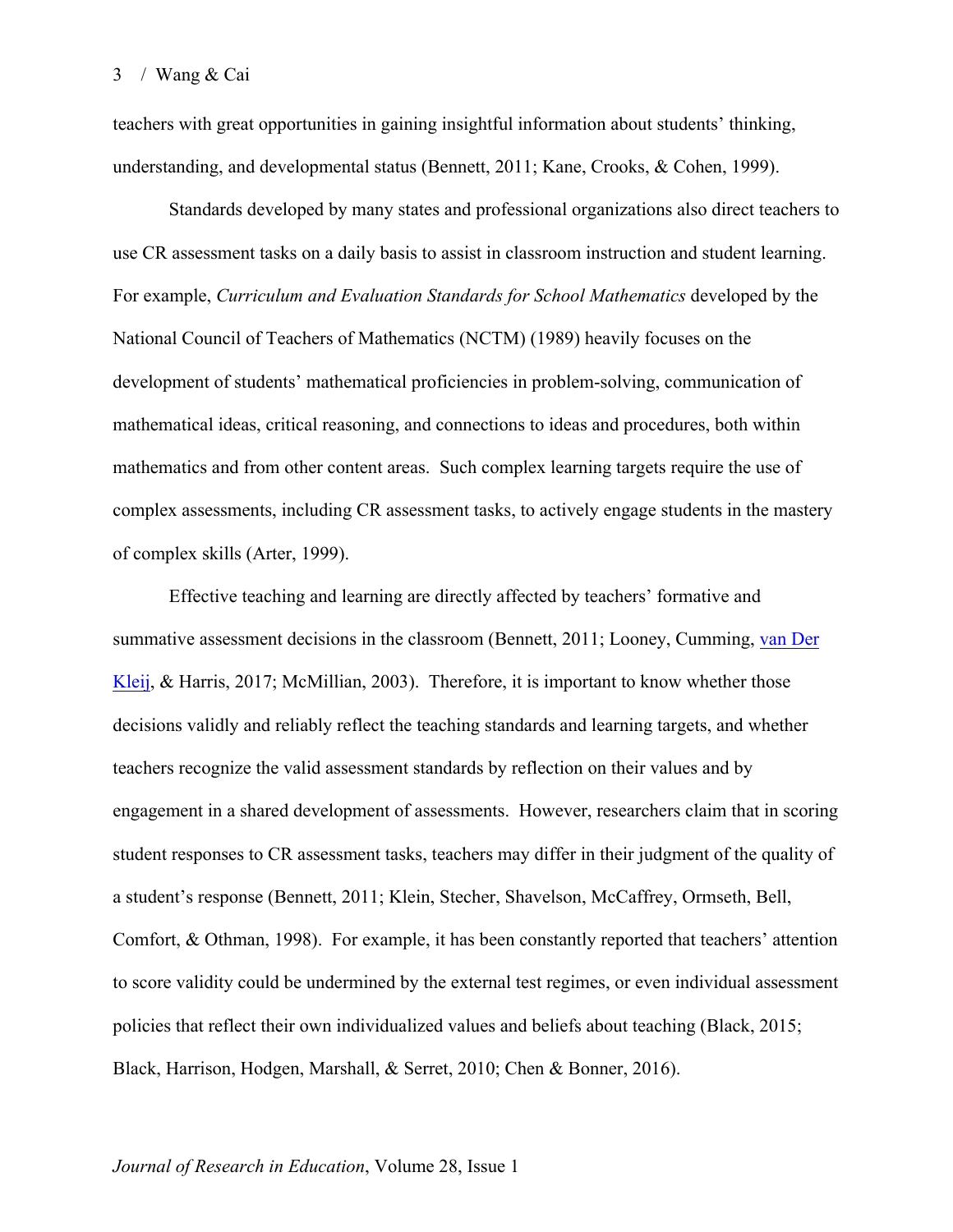Research has been conducted concerning teachers' interpretations and uses of students' classroom assessments results. It has been found that teachers do not always follow recommended grading practices; instead, the constructs teachers use in grading are highly influenced by their beliefs and value judgments (Brookhart, 1993, 2004, 2009; McMillian, 2003). A "hodgepodge" of subjective and objective factors could be used when teachers assessed and graded students (Chen & Bonner, 2016; McMillian, Myran, & Workman, 2002; Sun & Cheng, 2014). Research also indicated that there were grade-level differences in teachers' grading practices (e.g., elementary school teachers assigned higher grades than did their middle school counterparts) (Randall  $\&$  Engelhard, 2009). Even when teachers have extensive training in analyzing student responses using the same scoring criteria, the inter-rater agreement between two teachers is not as high as would be preferable (Klein et al., 1998; Lane, Stone, Ankenmann, & Liu, 1994). The situation could be worse in classroom assessments since teachers do not always have written scoring criteria available to guide their analyses of student responses to CR assessment tasks. Instead, what they rely on are invisible criteria written in their mind, and these invisible criteria might be influenced by a number of factors.

Given the fact that teachers' scoring of student responses have a substantial impact on the enhancement of student learning process and on the improvement of student achievement, it is essential to know in what ways teachers think of student performance on the assessment tasks, how teachers score students' responses to the tasks, how teachers interpret the assessment results, and whether teachers' scoring aligns with the learning targets. Answers to these questions not only provide valuable information about effective instruction, but also provide evidence for validating test score interpretations. In particular, this study attempts to answer the following research questions: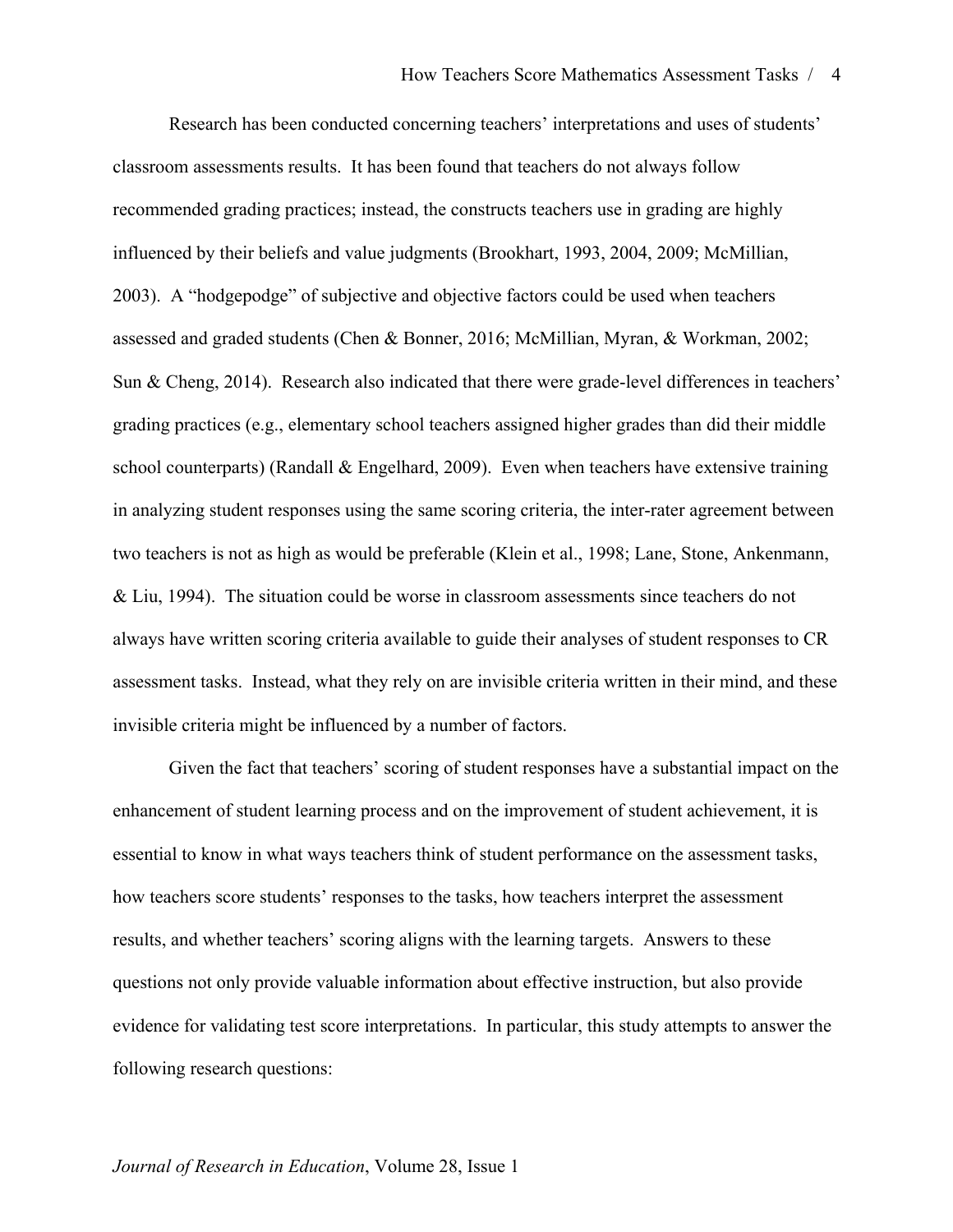- 1) Do teachers' beliefs in teaching and learning mathematics affect their scoring?
- 2) Do teachers' familiarity and experience with students and student learning of mathematics affect their scoring?
- 3) Does the nature of students' responses affect teachers' scoring?

#### **Methods**

## **Participants**

Cross-cultural studies have revealed differences between U.S. and Chinese students' mathematical thinking and reasoning in their problem-solving process (Cai, 1995, 2000; Cai  $\&$ Hwang, 2002; Chen & Bonner, 2016; Singer, Ellerton, & Cai, 2015). They have also found that the differences between the students in the two nations were likely due to teachers' differential beliefs in teaching and learning mathematics (Cai, 2014). As research indicates, teachers draw upon their cultural beliefs as a normative framework of values to guide their teaching (Bruner, 1996; Chen & Bonner, 2016). To explore whether teachers' beliefs in teaching and learning mathematics would affect their scoring (i.e., to answer the first research question of this study), teachers from both the U.S. and China were selected to participate in this study.

To explore whether teachers' familiarity and experience with students and student learning of mathematics would affect their scoring (i.e., to answer the second research question of this study), teachers with different teaching experience (pre-service versus in-service teachers) as well as teaching at different grade levels (elementary versus secondary) were selected for this study. Therefore, as shown in Table 1, five groups of teachers were selected to participate in the study. The first four groups of teachers were from a city in southwest China, including 53 preservice elementary mathematics teachers (group 1), 60 pre-service secondary mathematics teachers (group 2), 59 in-service elementary school mathematics teachers of fourth, fifth, and

## *Journal of Research in Education*, Volume 28, Issue 1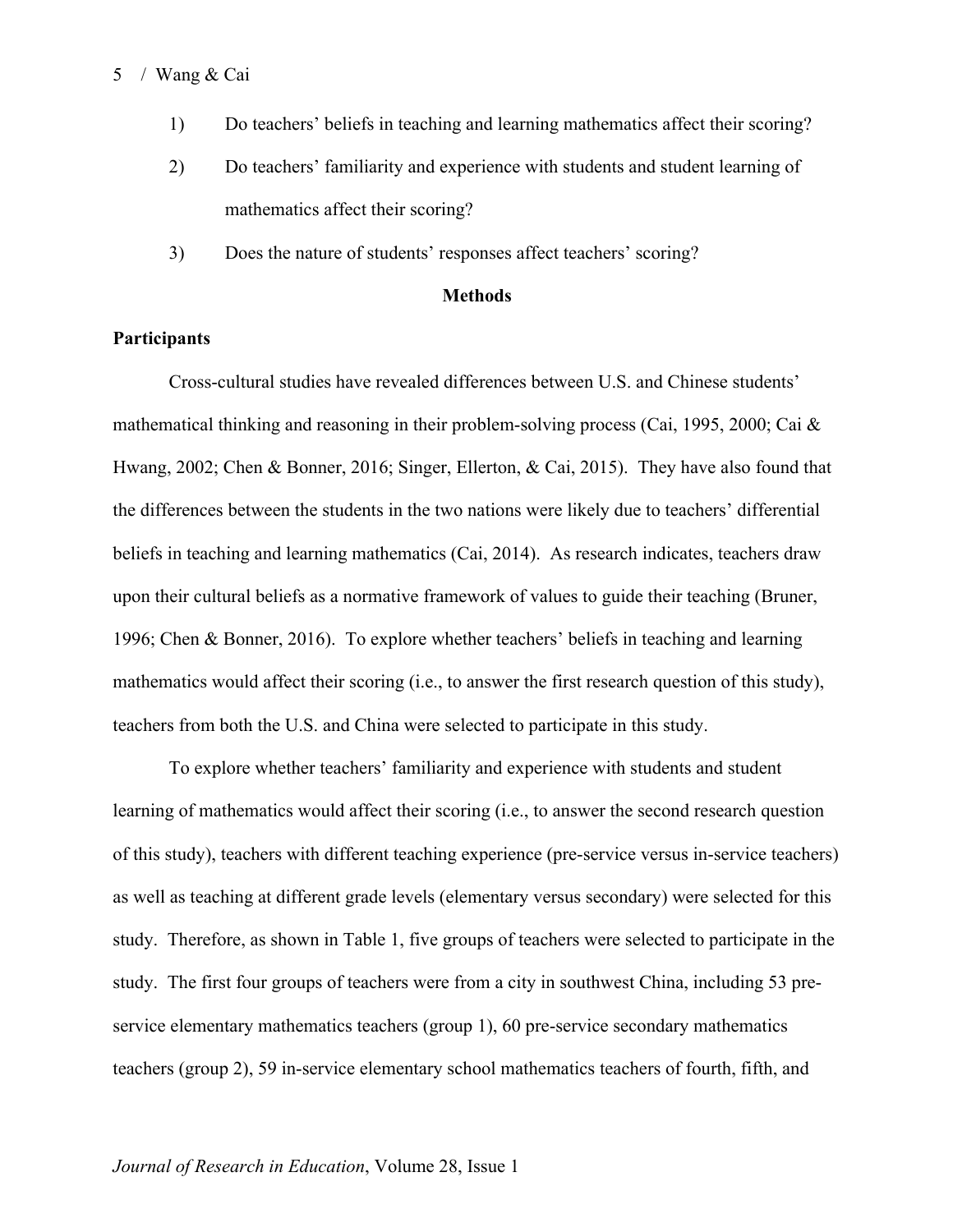sixth grade mathematics (group 3), and 50 in-service secondary school mathematics teachers (group 4). The fifth group of teachers included 52 in-service middle school mathematics teachers of sixth, seventh, and eighth grade mathematics from Delaware, North Carolina, Pennsylvania, and Wisconsin in the United States (group 5). The members of group 5 were chosen because they teach math contents similar to those of the Chinese in-service elementary school teachers (group 3). In total, 274 teachers participated in this study.

The average number of years of teaching experience was 21 years for the teachers in group 3, 17 years for the teachers in group 4, and 19 years for the teachers in group 5. The two groups of pre-service teachers (groups 1 and 2) were in their senior year of college when the data were collected.

Table 1.

|                            | Group 1                      | Group 2                      | Group 3                              | Group 4                              | Group 5                              |
|----------------------------|------------------------------|------------------------------|--------------------------------------|--------------------------------------|--------------------------------------|
| Sample size<br>$(N = 274)$ | 53                           | 60                           | 59                                   | 50                                   | 52                                   |
| Teaching<br>status         | Pre-service<br>math teachers | Pre-service<br>math teachers | In-service<br>math teachers          | In-service<br>math teachers          | In-service<br>math teachers          |
| Teaching<br>experience     | Senior year of<br>college    | Senior year of<br>college    | 21 years<br>teaching<br>(in average) | 17 years<br>teaching<br>(in average) | 19 years<br>teaching<br>(in average) |
| School level               | Elementary<br>school         | Secondary<br>school          | Elementary<br>school                 | Secondary<br>school                  | Middle<br>school                     |
| Country                    | China                        | China                        | China                                | China                                | U.S.A.                               |

*Study Participants*

## **Instrumentation**

To examine whether the nature of students' responses would affect teachers' scoring (to answer the third research question of the study), a set of 28 student responses to seven CR mathematics assessment tasks were selected. The CR assessment tasks used in this study were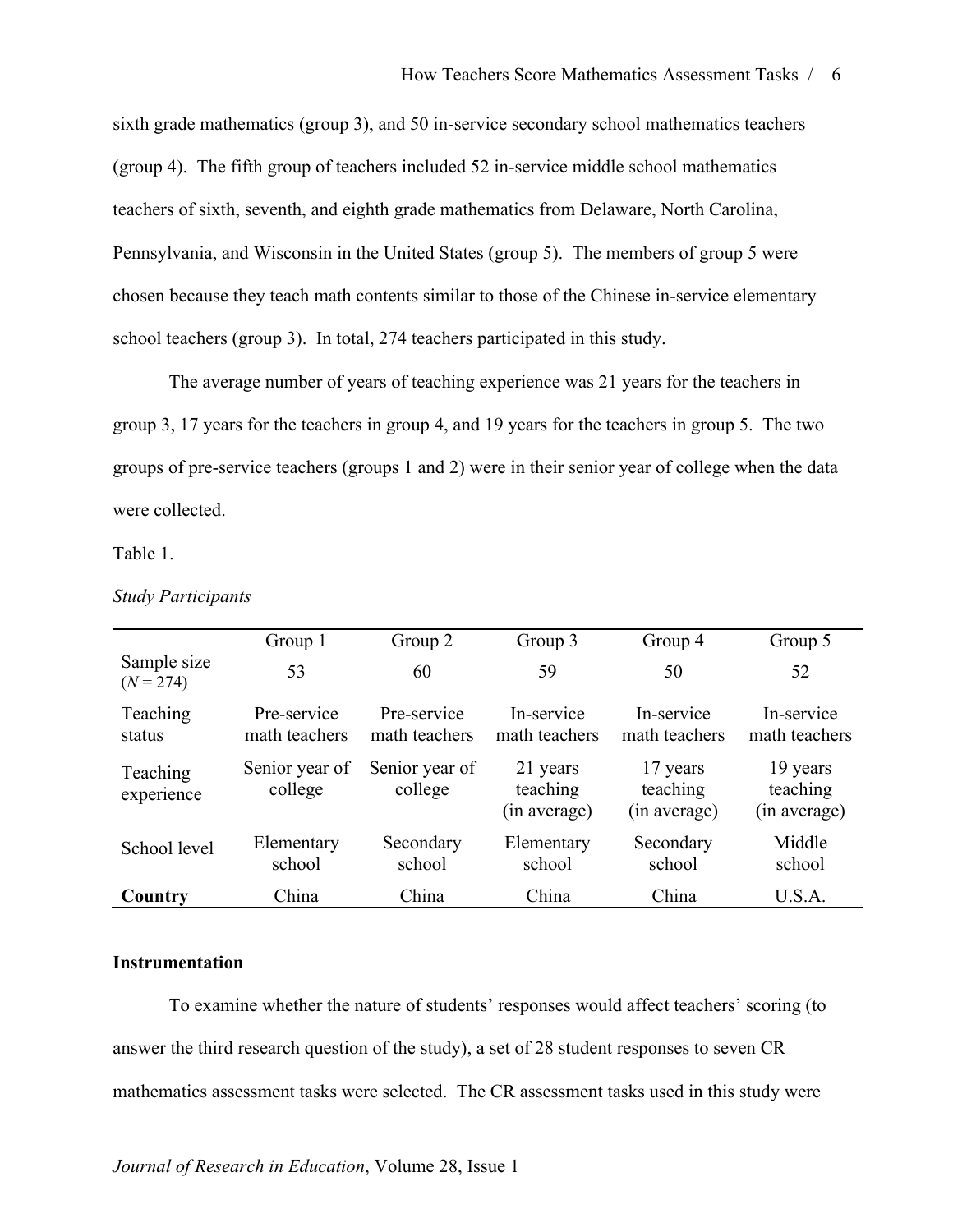developed by various research projects (Cai, 2000; Lane, 1993). The student responses were selected from Cai (2000). Each of the seven CR tasks and 28 student responses are described in the Appendix of this study. These tasks were embedded in various content areas, covered in the Chinese fourth, fifth, and sixth grade math curriculums and in the U.S. sixth, seventh, and eighth grade math curriculums. As a result, Chinese elementary math teachers (teaching fourth, fifth, and sixth grade math) and U.S. middle school math teachers (teaching sixth, seventh, and eighth grade math) were selected for the study. Each of the student responses had a correct answer (or a reasonable estimate for the answer) and an appropriate strategy that yielded the correct answer (or estimate), but representations and solution strategies in the responses were different.

Although the 28 student responses were selected from actual sixth grade students' work, both the Chinese and English versions of these responses were re-written clearly by a math educator to avoid possible biases and misinterpretations. The presentations of students' work and explanations were identical to all groups of teachers except that there were in Chinese or English as appropriate.

#### **Data Collection**

Data collection consisted of two phases: in the first phase, each of the 274 teachers was asked to score the 28 student responses using a general 5-point scoring rubric (0-4):

> *4 points - correct and complete understanding 3 points - correct and complete, except for a minor error, omission, or ambiguity 2 points - partial understanding of the problem or related concept 1 point - a limited understanding of the problem or related concept 0 point - no understanding of the problem or related concept*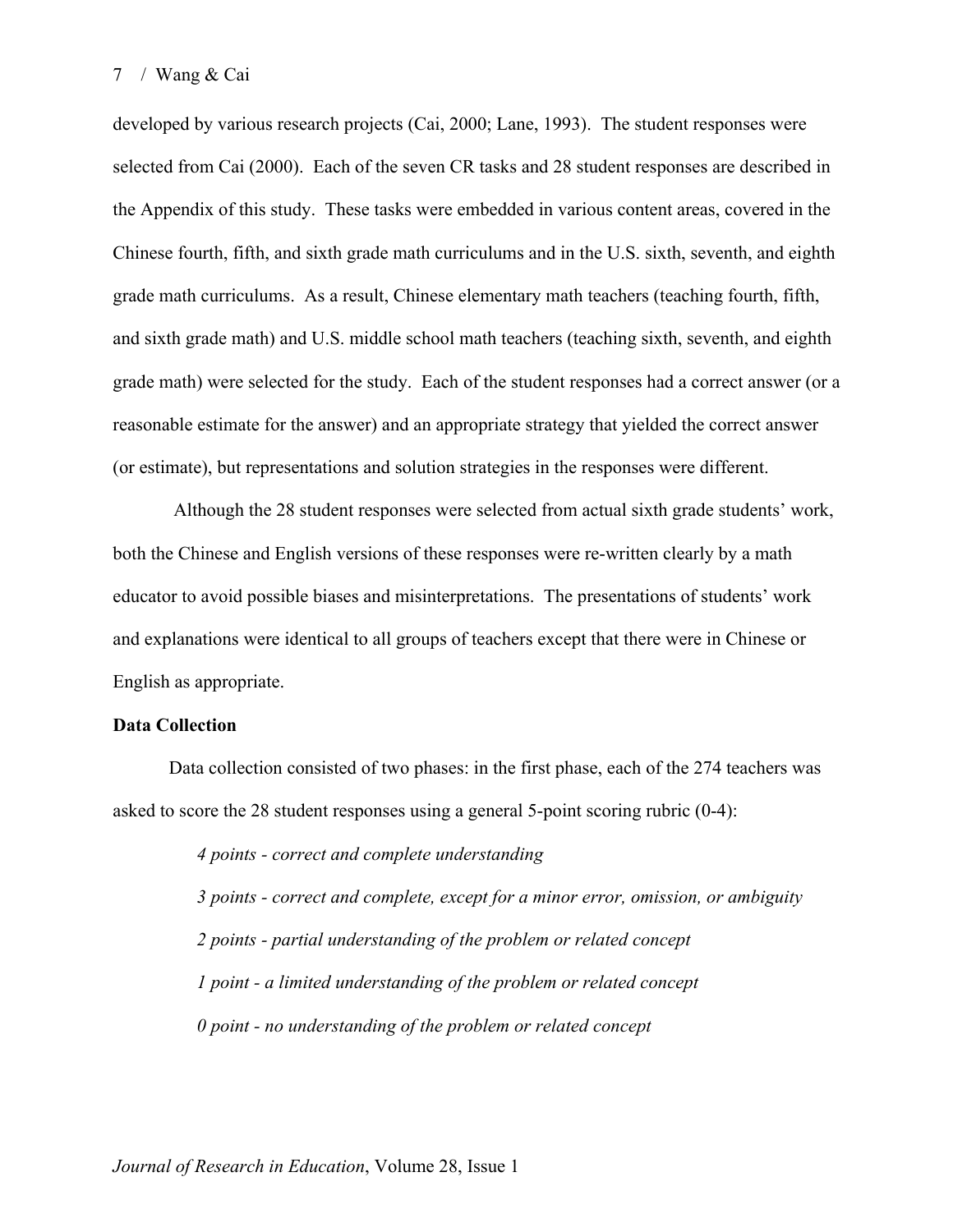The purpose of using the general and brief scoring rubric, rather than a specific and analytic scoring rubric for each task, was based on the consideration that this would allow for a better examination about whether teachers' familiarity, experience, and beliefs are related to their scoring. After they completed their initial scoring, nine Chinese in-service elementary teachers from group 3 and eleven U.S. in-service middle school teachers from group 5 were selected for the second phase. Each of these teachers was interviewed and asked to explain the reasons for his or her scoring of each of the 28 responses. All interviews were videotaped and transcribed. In both data collection phases, teachers were informed that the responses were from sixth grade students.

#### **Results**

#### **Results from Two Groups of In-Service Teachers (Groups 3 and 5)**

Table 2 provides mean ratings for each of the 28 responses and overall mean ratings across the 28 responses for teacher group 3 (in-service Chinese elementary teachers) and group 5 (in-service U.S. middle school teachers). The analysis of variance (ANOVA) shows that the overall mean ratings across the 28 responses for the U.S. teachers (*mean* = 3.358, *SD* = .293) is significantly higher than that for the Chinese teachers (*mean* = 3.052, *SD* = .519),  $F(1, 109)$  = 15.063, *p* < .001. An additional twenty-eight ANOVAs were conducted to compare mean rating differences between the two groups of teachers for each of the 28 responses. Significant differences are shown between the two groups of ratings for 8 out of the 28 responses at the significant level equal to or lower than 0.001. Also, significant difference is shown for one response at the level of .005, and for another response at the level of 0.01.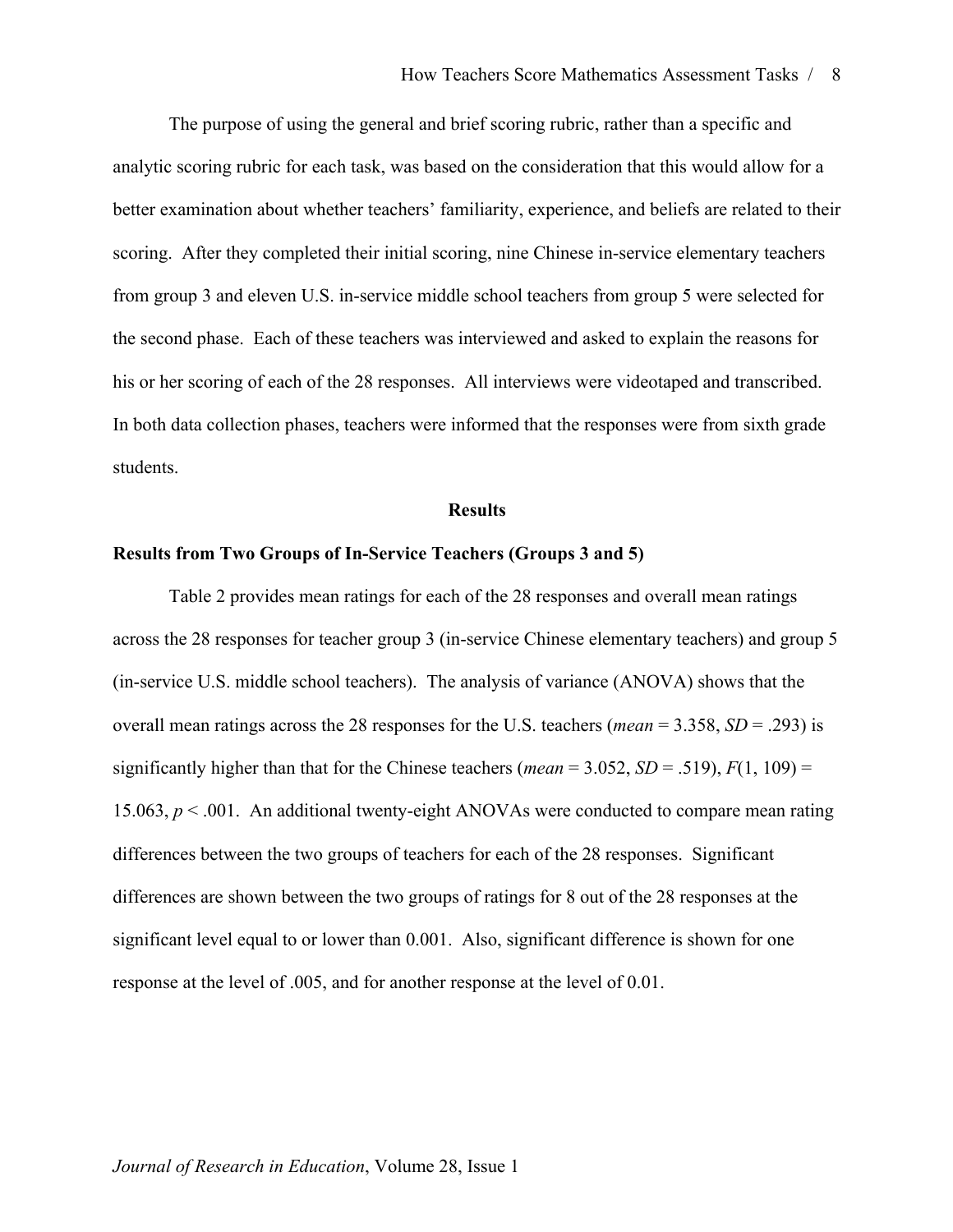# Table 2.

|                  | <b>Chinese</b>                                      | U.S.                                                   |                 |  |
|------------------|-----------------------------------------------------|--------------------------------------------------------|-----------------|--|
| <b>Response</b>  | <b>In-Service Elementary</b><br>Teachers $(n=59)^*$ | <b>In-Service Middle</b><br>School Teachers $(n=52)^*$ | <i>p</i> -value |  |
| $\mathbf{1}$     | 3.53(0.728)                                         | 3.44(0.826)                                            | 0.574           |  |
| $2**$            | 3.02(1.075)                                         | 3.69(0.544)                                            | ${}< 0.001$     |  |
| $\overline{3}$   | 3.25(0.883)                                         | 3.4(0.774)                                             | 0.347           |  |
| $4***$           | 3.36 (1.047)                                        | 3.69(0.506)                                            | 0.037           |  |
| $5**$            | 2.15(1.412)                                         | 3.38(0.932)                                            | ${}< 0.001$     |  |
| $\sqrt{6}$       | 3.63(0.763)                                         | 3.81 (0.487)                                           | 0.146           |  |
| $\boldsymbol{7}$ | 3.64(0.663)                                         | 3.46 (0.779)                                           | 0.185           |  |
| 8                | 1.71(1.115)                                         | 2.16 (0.886)                                           | 0.031           |  |
| 9                | 2.93 (0.868)                                        | 3.23(0.757)                                            | 0.058           |  |
| 10               | 3.80(0.406)                                         | 3.79(0.457)                                            | 0.921           |  |
| 11               | 1.88(1.100)                                         | 2.34(0.978)                                            | 0.034           |  |
| 12               | 3.73 (0.639)                                        | 3.62(0.718)                                            | 0.38            |  |
| 13               | 2.54(1.023)                                         | 3.12(0.784)                                            | 0.001           |  |
| 14               | 2.97(1.017)                                         | 3.62(0.631)                                            | ${}< 0.001$     |  |
| $15***$          | 2.39(1.260)                                         | 3.62(0.565)                                            | ${}< 0.001$     |  |
| 16               | 3.95(0.222)                                         | 3.92(0.269)                                            | 0.577           |  |
| 17               | 2.78(1.100)                                         | 3.48(0.700)                                            | ${}< 0.001$     |  |
| $18**$           | 3.10(1.109)                                         | 3.69(0.579)                                            | 0.001           |  |
| 19               | 2.58(0.875)                                         | 2.92(0.882)                                            | 0.04            |  |
| 20               | 3.73(0.715)                                         | 3.77(0.469)                                            | 0.729           |  |
| $21**$           | 3.17(1.020)                                         | 3.85(0.364)                                            | ${}< 0.001$     |  |
| 22               | 3.73 (0.739)                                        | 3.63(0.595)                                            | 0.465           |  |
| 23               | 3.88 (0.326)                                        | 3.77(0.469)                                            | 0.143           |  |
| 24               | 2.78(1.001)                                         | 2.96 (1.028)                                           | 0.348           |  |
| 25               | 1.92(1.368)                                         | 2.43(0.962)                                            | 0.039           |  |
| $26**$           | 3.32(1.025)                                         | 3.79 (0.498)                                           | 0.004           |  |
| 27               | 2.97(1.414)                                         | 2.23(1.604)                                            | 0.012           |  |
| 28               | 3.02(1.196)                                         | 3.21(0.848)                                            | 0.331           |  |
| Overall**        | 3.052(0.519)                                        | 3.358 (0.293)                                          | < 0.01          |  |

*Mean Ratings and Associated Standard Deviations (In Parenthesis) from Teacher Groups 3 and 5 for Each of the 28 Students' Responses and Across the 28 Responses*

\*A number in parentheses indicates the standard deviation associated with each mean. \*\*The difference of the standard deviations between the two group means for the task is

significant at the level equal to or less than .001.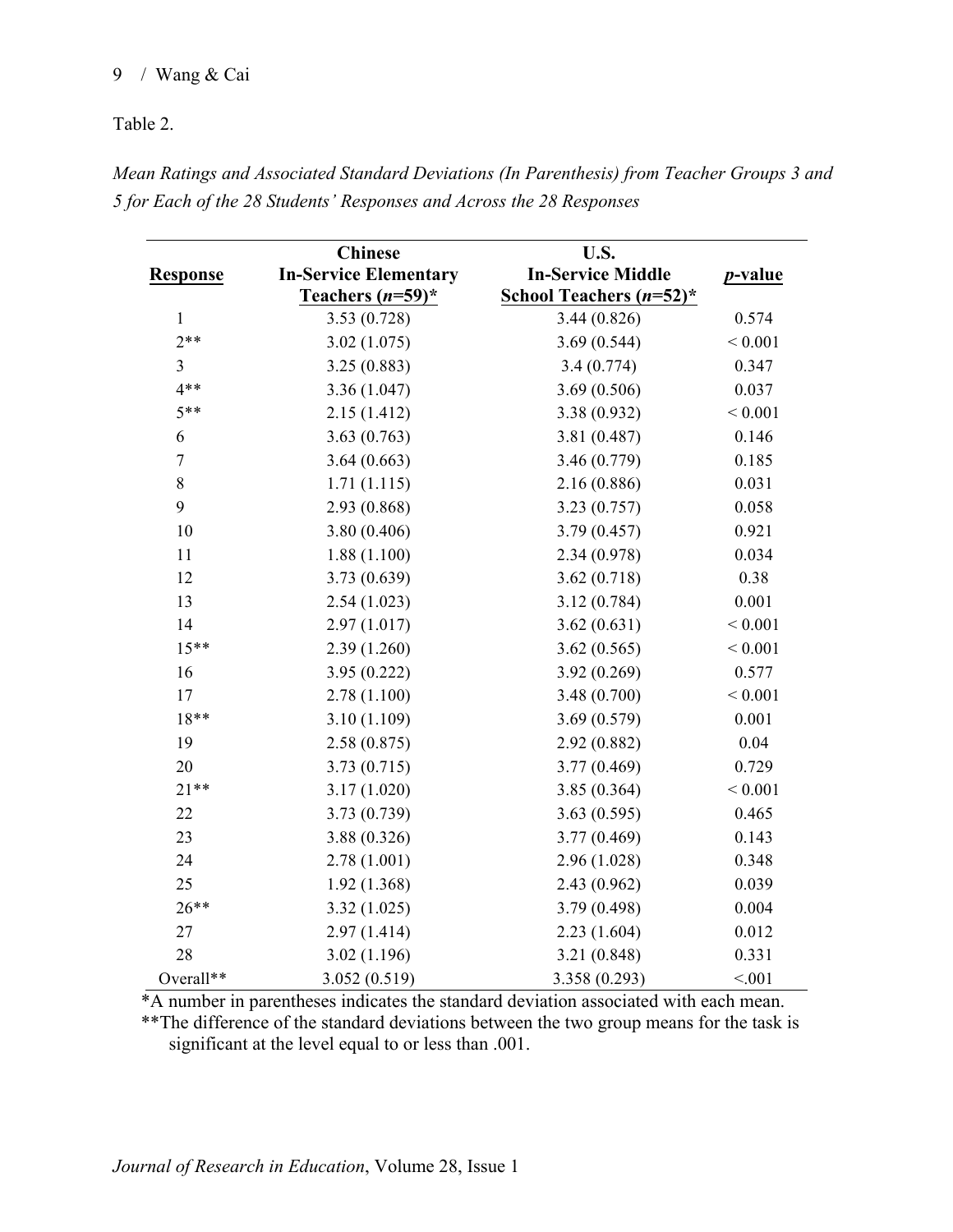An examination of the differences between each of the 28 individual responses indicates that the nature of the student responses influenced the teachers' scoring. Table 3 summarizes the average mean ratings for four types of students' responses that show significant differences between the two groups of teachers. These types are the eight responses that involve visual drawings or concrete solution strategies,  $F(1, 109) = 34.608$ ,  $p < .001$ , Response 15 that consists of mathematics errors,  $F(1, 109) = 41.767$ ,  $p < .001$ , Response 18 that uses a guess-and-check solution strategy,  $F(1, 109) = 11.879$ ,  $p = .001$ , and Response 27 that allows for multiple correct answers,  $F(1, 109) = 6.591$ ,  $p = .012$ . Among all of the 28 responses, Response 15 accounts for the largest difference in the ratings between the two groups of teachers. For the first three types of responses (i.e., except Response 27), the U.S. teachers provide significantly higher ratings than Chinese teachers. Response 27 is the response for which the Chinese teachers score higher than the U.S. teachers. The mean difference of 0.74 for Response 27 is on the borderline of being statistically significant ( $p = .012$ ) and is the largest one as compared to other responses for which the Chinese teachers score higher. Also, the U.S. teachers have the highest variation (*SD* = 1.604) in scoring this response as compared to the Chinese teachers (*SD* = 1.414 which is relatively high too) and their ratings on the other responses. Further analysis of teachers' scoring reveals that Response 27 involves a task that allows for multiple correct answers. The approach used in Response 27 is not as common as the other two solutions as used in Responses 26 and 28. As a result, low scores (either 0 or 1 point) are given to the response by a number of teachers, particularly by nearly one third of the U.S. teachers, which results in a large score variation as well.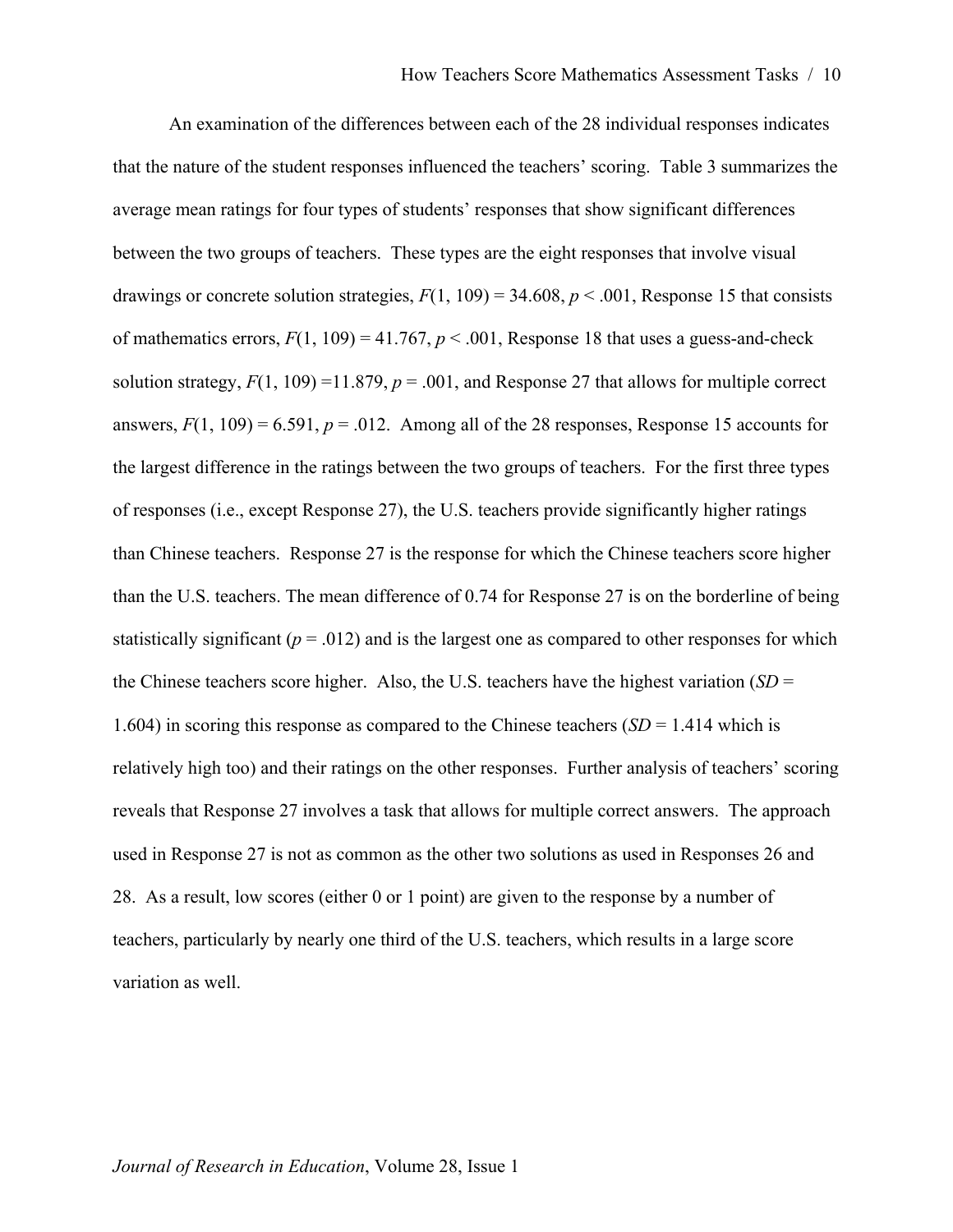Table 3.

*Mean Ratings and Associated Standard Deviations for Four Types of Students' Responses from Teacher Groups 3 and 5* 

| <b>Response Type</b>                                            | <b>Responses</b>                 | <b>Mean Ratings</b><br>for Chinese<br><b>In-Service</b><br><b>Elementary</b><br>Teachers $(n=59)^*$ | <b>Mean Ratings</b><br>for U.S.<br><b>In-Service Middle</b><br><b>School</b><br>Teachers $(n=52)^*$ |
|-----------------------------------------------------------------|----------------------------------|-----------------------------------------------------------------------------------------------------|-----------------------------------------------------------------------------------------------------|
| Responses Involving Visual                                      |                                  |                                                                                                     |                                                                                                     |
| Drawings or Concrete<br><b>Solution Strategies</b>              | 2, 4, 5, 13, 14, 17,<br>21, & 26 | 2.913(0.763)                                                                                        | 3.577(0.301)                                                                                        |
| Responses Involving<br><b>Mathematics Errors</b>                | 15                               | 2.39(1.260)                                                                                         | 3.62(0.565)                                                                                         |
| <b>Responses Using Guess-</b><br>and-Check Solution<br>Strategy | 18                               | 3.10(1.109)                                                                                         | 3.69(0.579)                                                                                         |
| Responses Involving<br><b>Multiple Correct Answers</b>          | 27                               | 2.97(1.414)                                                                                         | 2.23(1.604)                                                                                         |

\*A number in parentheses indicates the standard deviation associated with each mean.

The analysis from the interview data indicates that not only are the nature of students' solution strategies related to teachers' ratings, but also that the differences in teachers' beliefs in teaching and learning mathematics affect teachers' scoring of students' responses.

It is found that Chinese teachers consistently take the nature of the solution strategies into account in their scoring. If a response involves a drawing or making a list, the Chinese teachers usually give a relatively lower score even though the strategy is appropriate with the correct answer. The general reason Chinese teachers give for their lower scores to the responses with visual or concrete approaches is that the strategy does not find regularities. Although most U.S. teachers realize that drawing is not a sophisticated—yet very time-consuming—strategy, they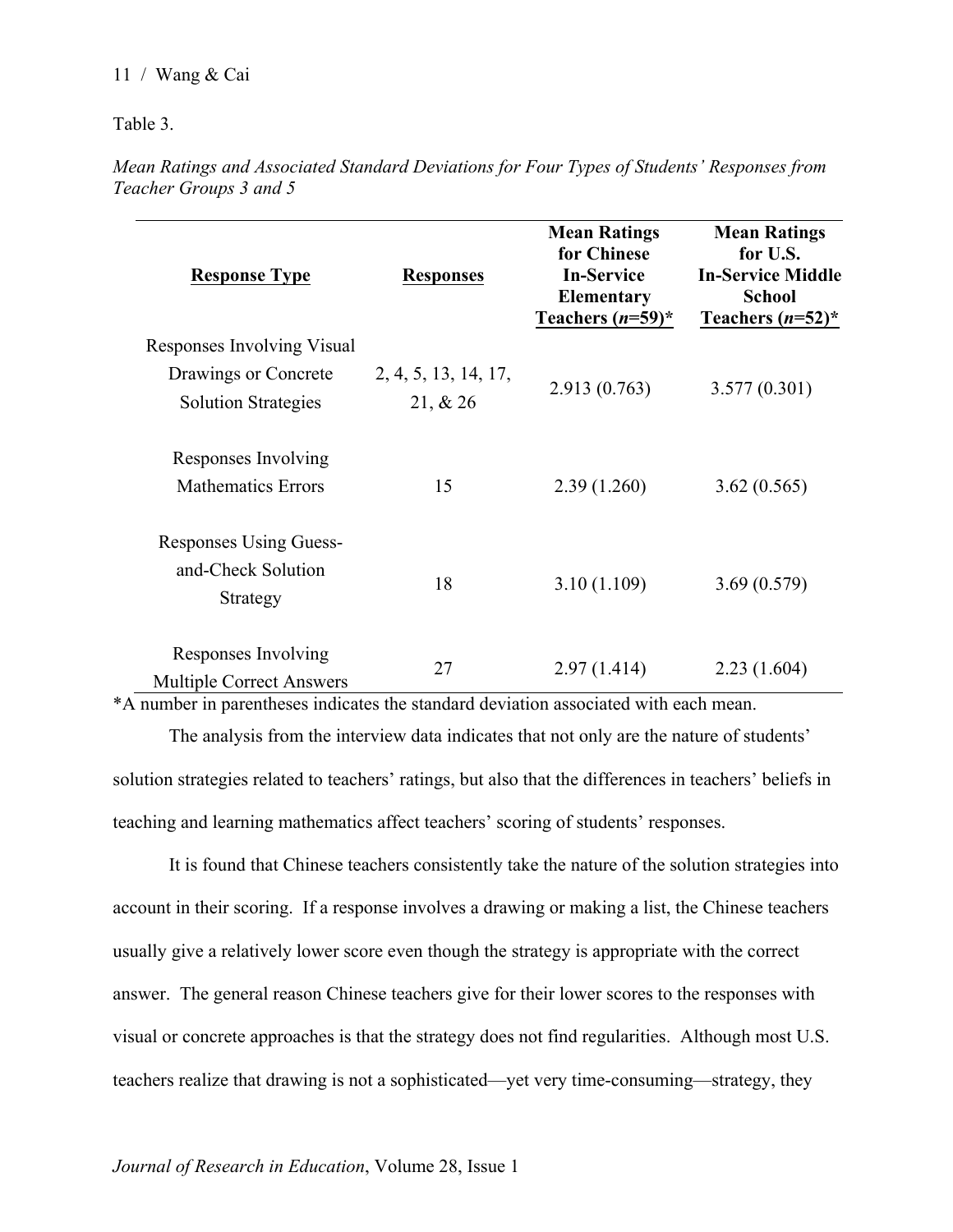also comment that the drawing in some cases is a viable approach producing a correct answer. Moreover, almost all U.S. teachers state that these visual strategies clearly show how students think and solve the problems, while Chinese teachers seem to have a clear goal: students should learn more generalized strategies.

The errors in Response 15 are related to the written communication of the student's thinking. The process reflects the chain of thoughts that a student used to solve the problem. Although the result is correct, the mathematical expression consists of errors. Interviews with the teachers reveal that Chinese teachers tend to be more stringent in scoring students' responses like this, and that they expect students' written expression to be mathematically appropriate. They believe that the use of appropriate expressions in mathematics can help students develop their mathematical proficiencies and logical thinking. Meanwhile, this type of error does not affect U.S. teachers' ratings as much. They tend to be more tolerant and allow students to write what they think without paying much attention to students' written expression.

The other noticeable difference between Chinese and U.S. teachers is that the scoring variation among the Chinese teachers is considerable larger than the U.S. teachers, in addition to the mean score differences. As indicated in Table 3, for the first three types of responses, the standard deviations of the ratings from the Chinese teachers are all larger than that from the U.S. teachers. This is also seen in Table 2 for the individual responses; there, Levene's test of homogeneity of variance indicates that the standard deviations for Chinese teachers' ratings are significantly larger than that for the U.S. teachers for 7 responses and for the overall means at the level equal to or less than .001. This indicates a higher scoring consistency among U.S. teachers than Chinese teachers.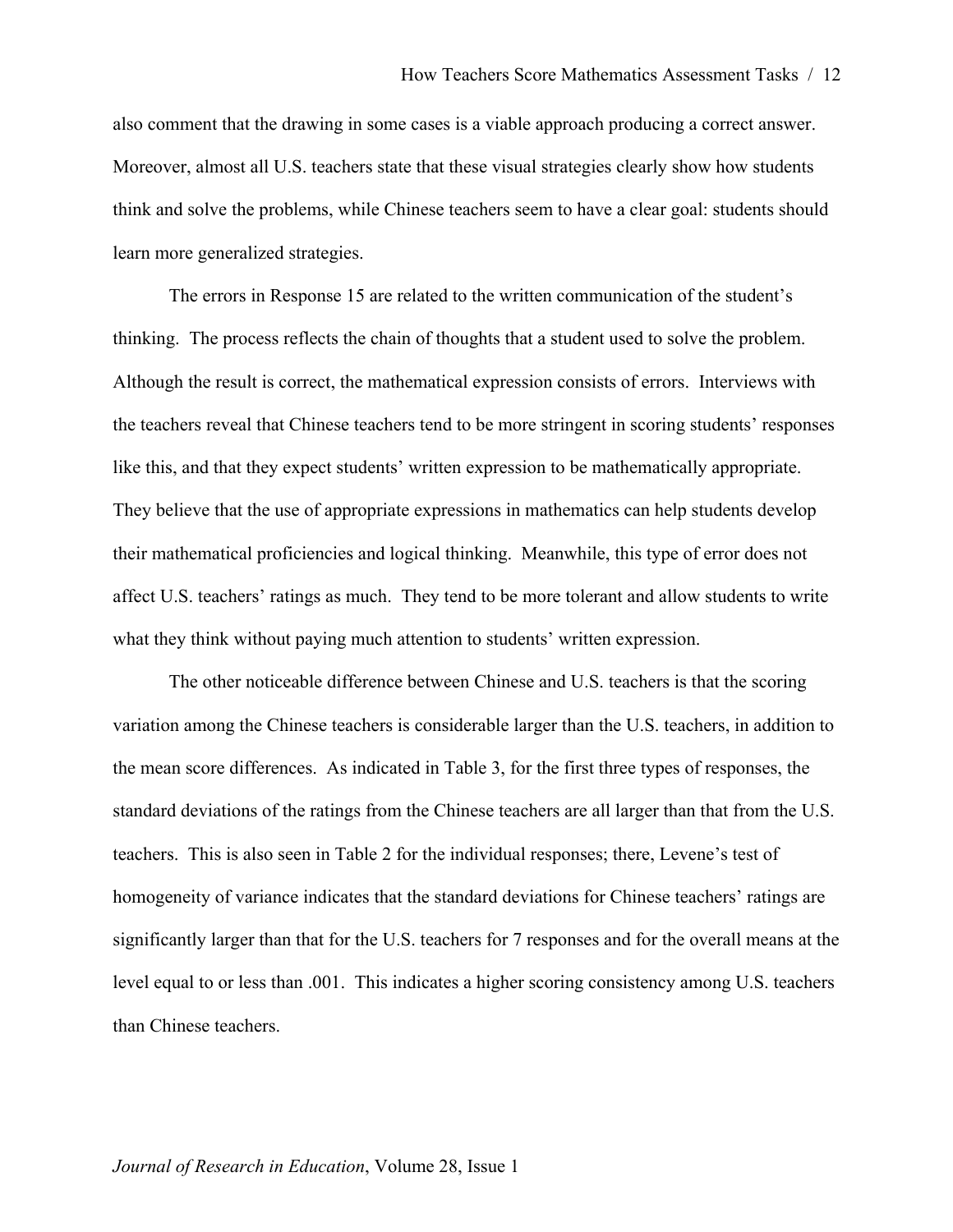By examining the other types of responses, the results show that, for responses using conventional solution strategies, both U.S. and Chinese teachers score them similarly. For example, for the 10 responses involving algebraic or arithmetic approaches (i.e., Responses 6, 7, 9, 10, 12, 16, 20, 22, 23, and 28), the averaged mean scores across the 10 responses are 3.60 (*SD* = .356) for the Chinese teachers and 3.62 (*SD* = .383) for the U.S. teachers. In particular, both U. S. and Chinese teachers highly value the responses using algebraic approaches (Responses 10, 16, and 20) and consistently provide high scores on the responses.

#### **Results from Four Groups of Chinese Teachers (Groups 1, 2, 3, and 4)**

Table 4 provides mean ratings for each of the 28 student responses, as well as across the 28 responses for the four groups of Chinese teachers. The analysis of variance (ANOVA) across the four groups of teachers shows that there is a significant difference in their overall mean ratings across the 28 responses,  $F(3, 218) = 7.091$ ,  $p < .001$ . A post hoc comparison indicates that significant differences exist between the following pairs of the teacher groups:

| In-service elementary | VS. | Pre-service elementary ( $p = .007$ ) |
|-----------------------|-----|---------------------------------------|
| In-service elementary | VS. | Pre-service secondary ( $p < .001$ )  |
| In-service elementary | VS. | In-service secondary ( $p = .008$ )   |

This result reveals a contrast between the teachers who have the same cultural beliefs in teaching and learning mathematics but with different levels of familiarity and knowledge about the students being assessed and the mathematics content being assessed. For the in-service teachers, one group teaches students at the level being assessed in this study (group 3) and the other group teaches at a different level (group 4). The other two groups are pre-service teachers and do not have as rich teaching experience as the other two groups.

#### *Journal of Research in Education*, Volume 28, Issue 1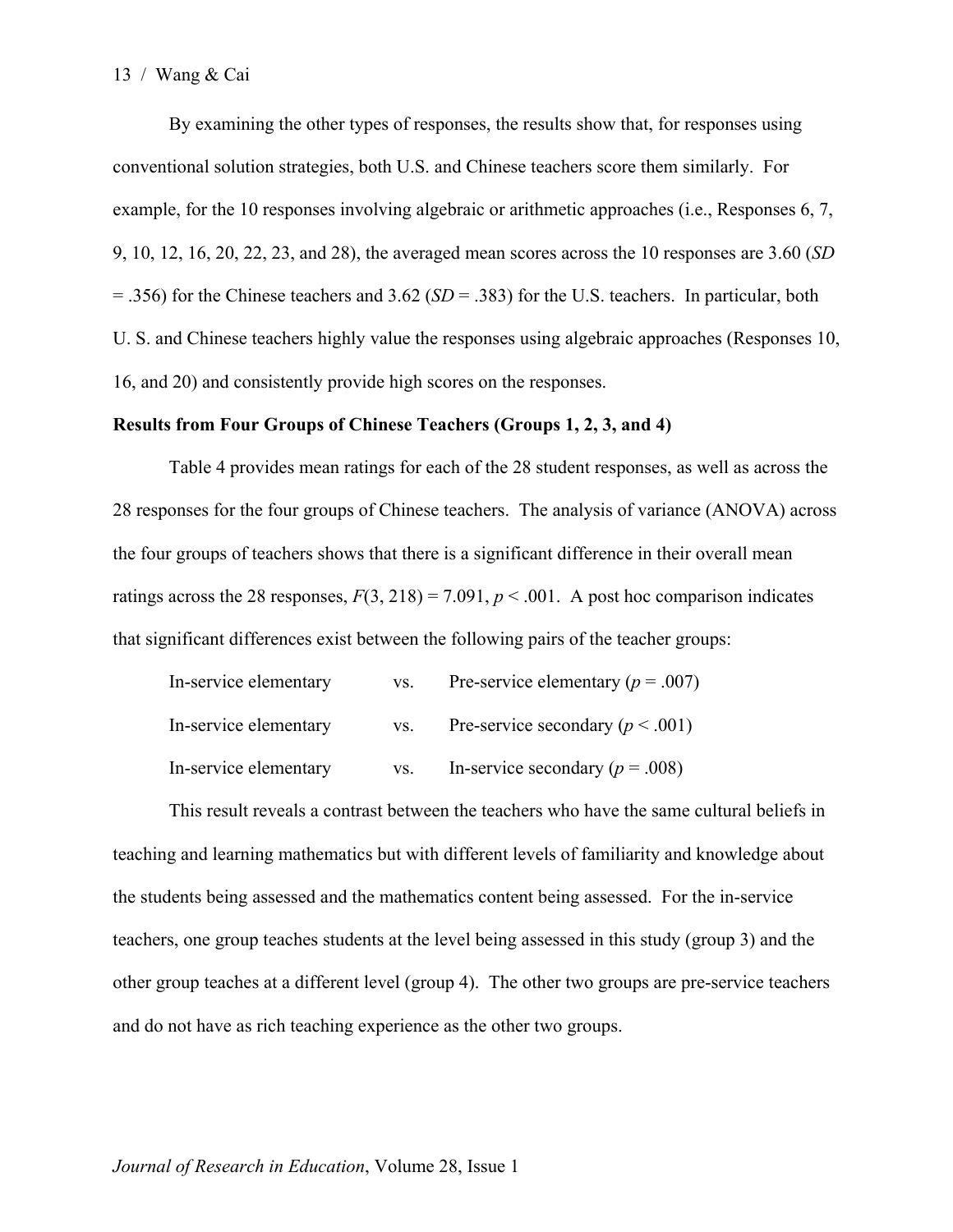# Table 4.

| Response                | Pre-Elementary<br>Teachers<br>$(n=53)^{*}$ | Pre-Secondary<br>Teachers<br>$(n=60)$ ** | Elementary<br>Teachers<br>$(n=59)$ ** | Secondary<br>Teachers<br>$(n=50)$ ** | Significant<br>Difference*                                    |
|-------------------------|--------------------------------------------|------------------------------------------|---------------------------------------|--------------------------------------|---------------------------------------------------------------|
| 1                       | 2.96(0.759)                                | 3.30(0.743)                              | 3.53(0.728)                           | 3.22(0.840)                          | $ET > PE(p=.002)$                                             |
| $\overline{\mathbf{c}}$ | 3.00 (0.832)                               | 2.68 (0.948)                             | 3.02(1.075)                           | 2.90 (0.863)                         |                                                               |
| 3                       | 2.91(0.883)                                | 2.58(1.293)                              | 3.25(0.883)                           | 2.92 (0.752)                         | $ET > PS (p=.002)$                                            |
| 4                       | 2.68(1.015)                                | 3.37(0.843)                              | 3.36(1.047)                           | 3.00(1.050)                          | $ET > PE(p=.002)$<br>$PS > PE(p=.002)$                        |
| 5                       | 2.26(1.195)                                | 2.07 (1.326)                             | 2.15(1.412)                           | 2.12(1.189)                          |                                                               |
| 6                       | 3.30 (0.890)                               | 3.73(0.607)                              | 3.63(0.763)                           | 3.60 (0.700)                         |                                                               |
| 7                       | 3.08(0.997)                                | 2.92(0.787)                              | 3.64(0.663)                           | 3.16(0.934)                          | $ET > PE(p=.003)$<br>ET > PS (p < .001)                       |
| 8                       | 1.62 (1.042)                               | 1.17(0.905)                              | 1.71(1.115)                           | 1.32(1.168)                          |                                                               |
| 9                       | 2.64 (1.194)                               | 2.30 (1.306)                             | 2.93 (0.868)                          | 2.38(1.141)                          |                                                               |
| 10                      | 3.68(0.613)                                | 3.58(0.944)                              | 3.80(0.406)                           | 3.78 (0.418)                         |                                                               |
| 11                      | 1.43(1.047)                                | 1.17(1.196)                              | 1.88(1.100)                           | 1.18(1.044)                          | $ET > PS (p=.003)$<br>$ET > ST(p=.007)$                       |
| 12                      | 3.30(0.822)                                | 3.47 (0.676)                             | 3.73(0.639)                           | 3.76(0.476)                          | $ET > PE(p=.005)$<br>$ST > PE(p=.004)$                        |
| 13                      | 2.79 (0.817)                               | 2.58 (0.962)                             | 2.54 (1.023)                          | 2.56 (1.033)                         |                                                               |
| 14                      | 2.72 (1.063)                               | 2.28(1.059)                              | 2.97(1.017)                           | 2.68 (0.957)                         | $ET > PS (p=.002)$                                            |
| 15                      | 2.38(1.213)                                | 1.88(1.303)                              | 2.39 (1.260)                          | 1.70 (1.313)                         |                                                               |
| 16                      | 3.68 (0.872)                               | 3.65(0.606)                              | 3.95 (0.222)                          | 3.92 (0.274)                         |                                                               |
| 17                      | 2.47(0.973)                                | 2.60(1.061)                              | 2.78 (1.100)                          | 3.26(0.664)                          | ST > PE(p<.001)<br>$ST > PS (p=.003)$                         |
| 18                      | 2.77 (1.368)                               | 2.99 (0.846)                             | 3.10(1.109)                           | 3.00(0.881)                          |                                                               |
| 19                      | 1.87(1.093)                                | 1.90(0.986)                              | 2.58(0.875)                           | 2.32 (0.935)                         | $ET > PE(p=.001)$<br>ET > PS (p < .001)                       |
| 20                      | 3.66(0.618)                                | 3.70 (0.743)                             | 3.73(0.715)                           | 3.48(0.863)                          |                                                               |
| 21                      | 3.42(0.663)                                | 3.33(0.681)                              | 3.17(1.020)                           | 2.90(1.015)                          |                                                               |
| 22                      | 3.09(1.061)                                | 3.47 (0.982)                             | 3.73(0.739)                           | 3.62(0.530)                          | $ET > PE(p=.001)$                                             |
| 23                      | 3.60 (0.689)                               | 3.62(0.715)                              | 3.88 (0.326)                          | 3.78 (0.545)                         |                                                               |
| 24                      | 2.79 (1.199)                               | 2.80 (0.988)                             | 2.78(1.001)                           | 2.30 (1.093)                         |                                                               |
| 25                      | 2.11(1.050)                                | 1.88(1.180)                              | 1.92 (1.368)                          | 1.50(0.974)                          |                                                               |
| 26                      | 3.21(0.793)                                | 2.53(0.911)                              | 3.32(1.025)                           | 2.64 (0.921)                         | ET > PS (p < .001)<br>$ET > ST(p=.001)$<br>$PE > PS (p=.001)$ |
| 27                      | 1.81(1.429)                                | 2.25 (1.068)                             | 2.97(1.414)                           | 2.78 (1.282)                         | ET > PE(p<.001)<br>$ST > PE(p=.001)$                          |
| 28                      | 3.04(0.784)                                | 2.65 (1.022)                             | 3.02 (1.196)                          | 2.52 (1.035)                         |                                                               |
| Overall                 | 2.80 (0.350)                               | 2.73 (0.325)                             | 3.05(0.519)                           | 2.80 (0.407)                         | $ET > PE(p=.007)$<br>ET > PS (p<.001)<br>$ET > ST(p=.008)$    |

*Mean Ratings and Associated Standard Deviations (In Parenthesis) from the Four Groups of Chinese Teachers for Each of the 28 Students' Responses and Across the 28 Responses*

*Journal of Research in Education*, Volume 28, Issue 1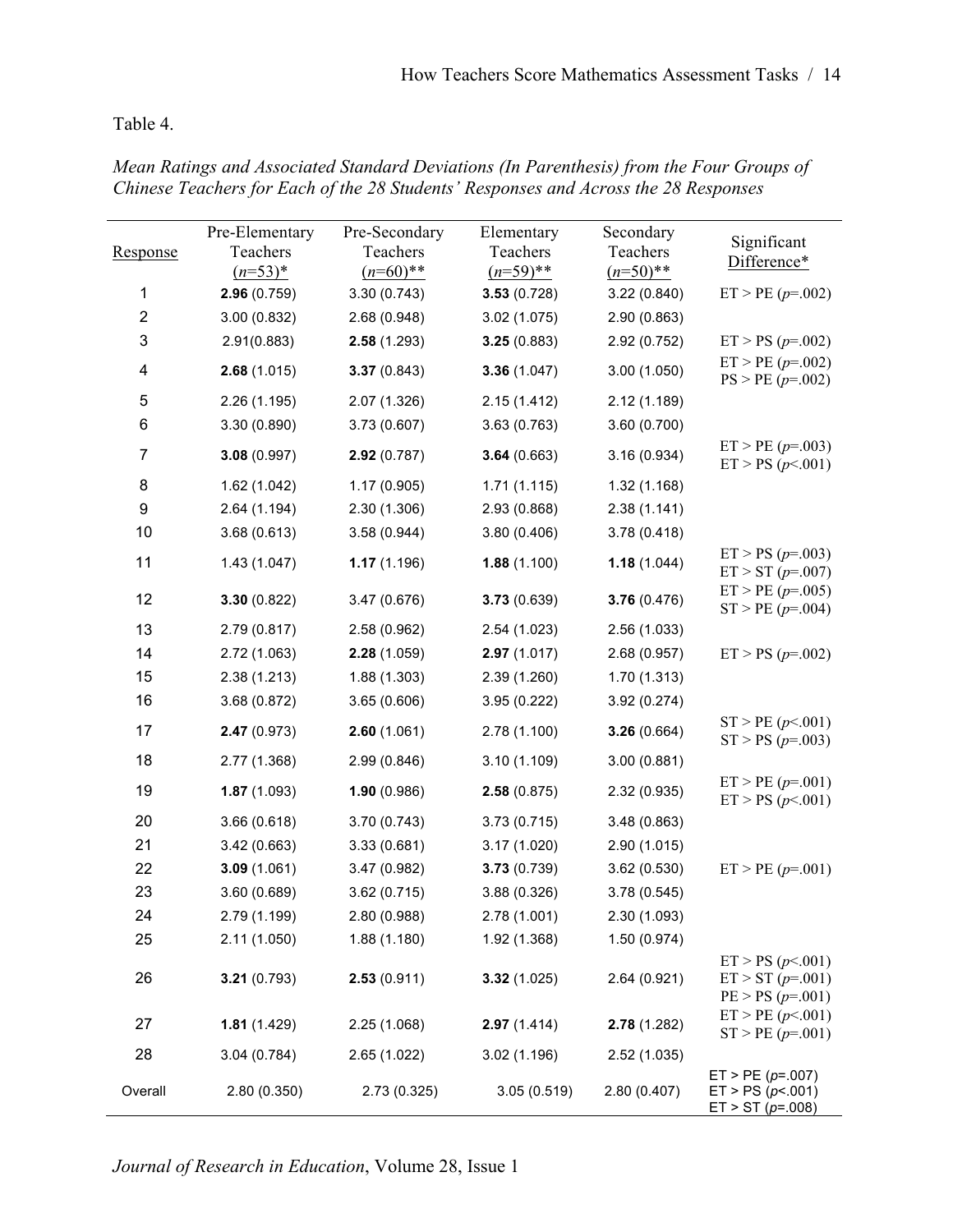\*PE—Pre-elementary teachers; PS—Pre-secondary teachers; ET—Elementary teachers; & ST— Secondary teachers. \*\*A number in parentheses indicates the standard deviation associated with each mean.

First, it is interesting to find that all of the significant differences exist between the inservice elementary teachers (i.e., the targeted assessment level in this study) and each of the other three groups. There is no significant difference in the mean ratings between any pairs of the other three groups of teachers. Also, in-service elementary teachers rate students' responses more leniently and provide higher scores than the remaining three groups of teachers do. Because the CR assessment tasks used in this study and the students' responses selected for scoring are within the in-service elementary teachers' teaching level, this result clearly indicates that teachers' familiarity with students, their expectations of student performance, and their knowledge about students' understanding and ability have influenced their scoring of students' responses. This result indicates that raters' experience with students and student learning of mathematics is one factor that influences the scoring of the CR assessment tasks.

The influence of this factor can be found on the individual responses as well. Not only do the significant differences exist on the overall mean ratings of the 28 responses between the groups of teachers, but also similar differences are found on many individual responses. Of the 28 responses, 12 responses show significant differences in the mean ratings among the different groups of teachers, while the in-service elementary teachers have significantly higher ratings than do at least one of the other three groups on 11 of the responses.

Second, it is even more interesting to find that there is a significant difference between in-service elementary and in-service secondary teachers on the overall mean ratings, but no significant difference between in-service secondary teachers and any other groups of pre-service teachers. The in-service secondary teachers provide ratings similar to both pre-service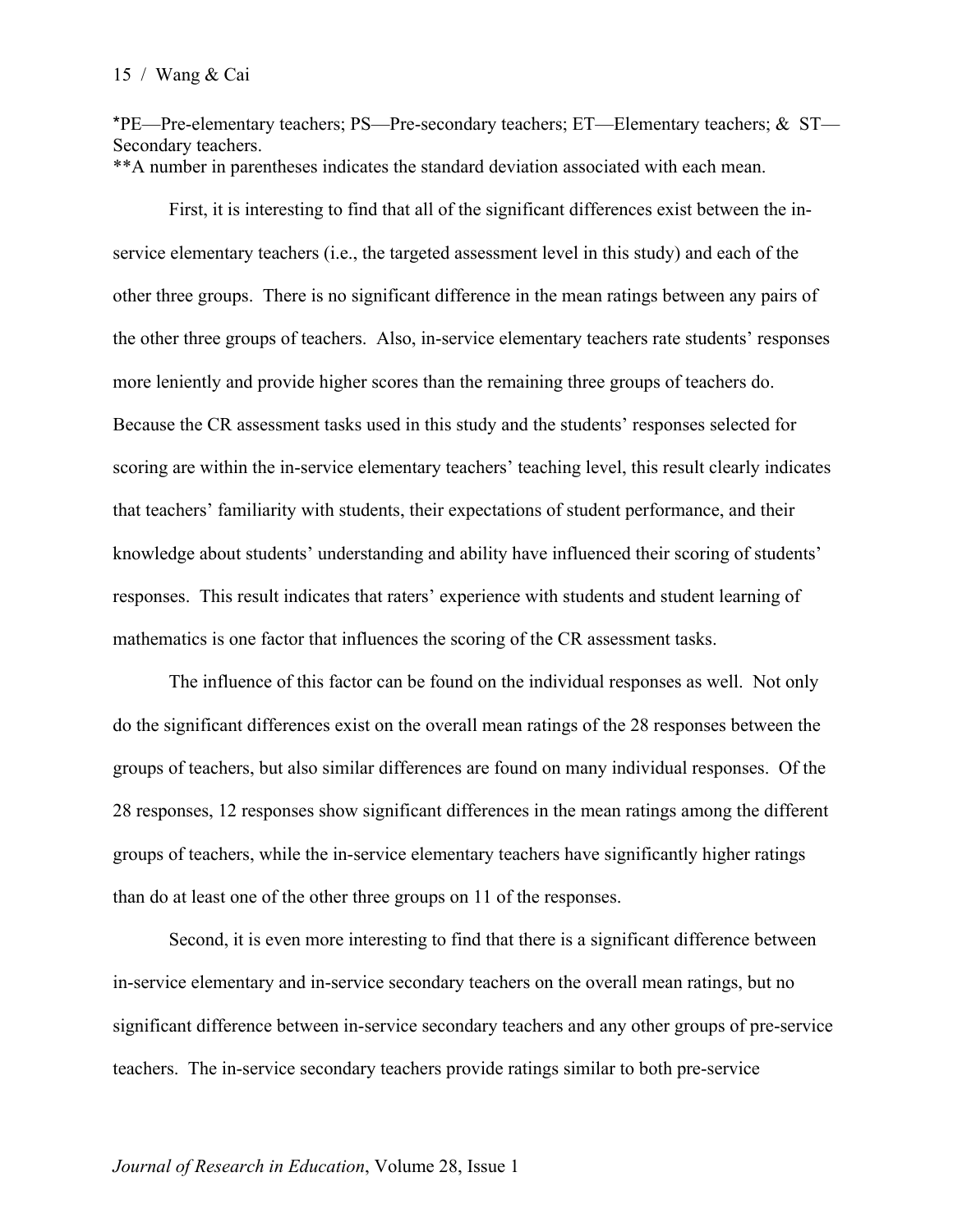elementary and secondary teachers. In fact, at the individual response level, the in-service secondary teachers provide mean ratings similar to both pre-service elementary and secondary teachers on 22 of the 28 responses. This result suggests that teaching experience alone does not necessarily distinguish raters from others in scoring students' responses to CR assessment tasks. Although in-service secondary math teachers have extensive teaching experience, such experience does not guarantee their familiarity with and knowledge about teaching and learning mathematics for the grade level of the students being assessed. Also, their expectations of student learning of mathematics may differ. As a result, this group of in-service teachers scored student responses similarly as both pre-service elementary and secondary teachers. This result indicates that not only raters' experience with students, but also raters' experience at different grade levels and their expectations of student mathematics learning can be factors that influence the scoring of the CR assessment tasks.

As for the nature of the students' responses, unlike the findings from the Chinese and U.S. teachers, no systematic difference of teachers' ratings is found among the four groups of Chinese teachers. For example, for the 8 responses that involve visual drawings or concrete solution strategies, the mean scores for groups 1, 2, 3, and 4 are  $2.818$  (*SD* = .483),  $2.681$  (*SD* = .454), 2.913 (*SD* = .763), and 2.758 (*SD* = .571), respectively, which does not indicate a statistically significant difference,  $F(3, 218) = 1.668$ ,  $p = .175$ . Similarly, Table 4 indicates that the four groups of teachers provide consistently high scores for the responses using algebraic approaches (Response 10, 16, and 20). By examining the 11 responses that show significant differences between the in-service elementary teachers and at least one of the other three groups, no apparent pattern is found with respect to types of student responses. However, it is interesting that, on average, the scoring variation among the in-service elementary teachers  $(SD = .519)$  is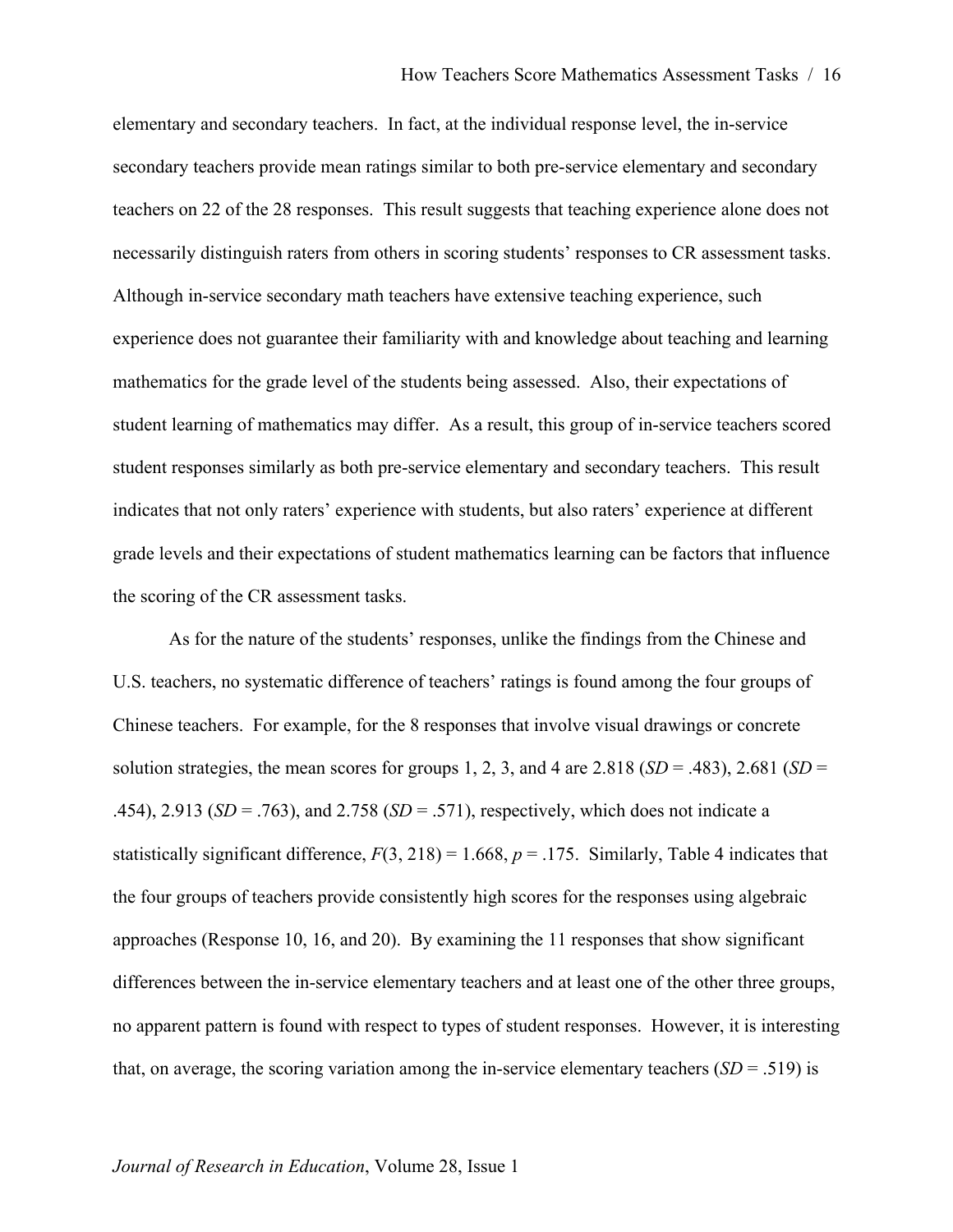larger than the other three groups  $(SD = .350, .325, \text{ and } .407 \text{ for groups } 1, 2, \text{ and } 4, \text{ respectively}).$ Levene's test of homogeneity of variances shows a significant difference at the level less than .001.

## **Discussions**

In order to enhance the validity and objectivity of test scores obtained from assessments that consist of CR tasks, minimizing rater effects has been a particular concern. This study identifies four factors associated with teachers' knowledge and beliefs that have affected scoring math CR assessment tasks. These factors are beliefs in teaching and learning mathematics, the nature of students' responses, teaching experience, and experience with students at particular grade levels.

Teachers' beliefs influence their scoring of various responses. In fact, the results of this study clearly show that overall, U.S. teachers are much more lenient than Chinese teachers in scoring student responses. However, the leniency is not reflected in their evaluation of students' responses involving conventional approaches, such as using algebraic equations and other mathematical expressions. Both U.S. and Chinese teachers consistently give higher scores for responses using algebraic approaches. In particular, almost all of the U.S. and Chinese teachers value the responses with algebraic approaches the highest when compared to other responses to the same math tasks.

U.S. teachers' leniency is reflected in their ratings of responses involving visual strategies. Chinese teachers consistently take the nature of the solution strategies into account in their scoring. If a response involves a visual or concrete strategy, Chinese teachers usually give a relatively lower score even though the strategy is appropriate for a correct answer. While U.S. teachers realize that the drawing strategy is not a sophisticated strategy and is very time

#### *Journal of Research in Education*, Volume 28, Issue 1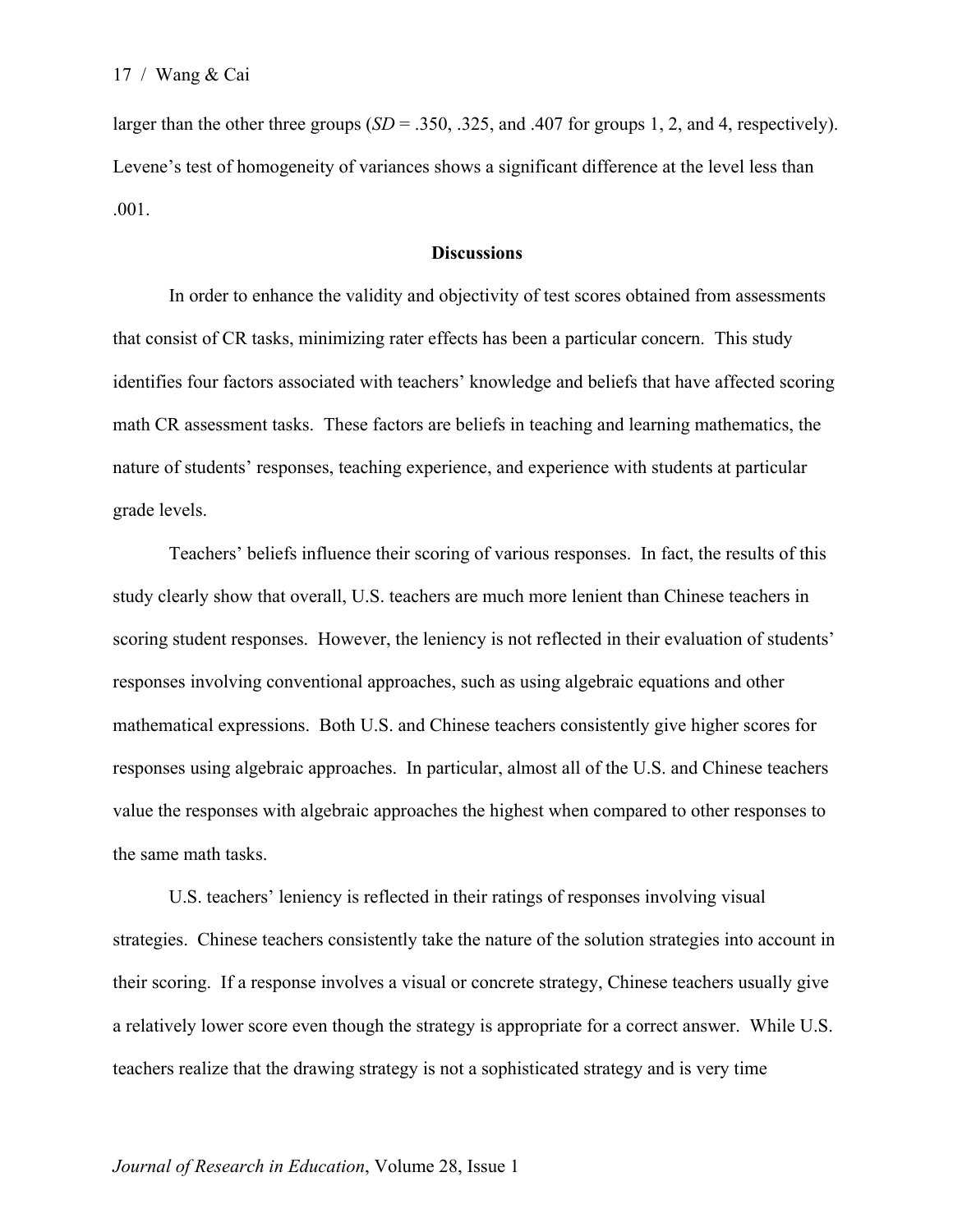consuming, they recognize that drawing is a viable approach that produces correct answers. Therefore, a response with concrete drawing strategy should not be penalized. Chinese teachers seem to have a clear goal that students should learn more generalized strategies. Interviews of the teachers do not provide evidence that U.S. teachers have such a clear goal. Instead, the goal of U.S. teachers is to have students solve a problem no matter what strategies they use.

In addition, Chinese teachers seem to be much more concerned about details of the writing format and inclusion of units for answers than U.S. teachers. Chinese teachers believe that the use of an appropriate writing format and units in problem solving can help students develop their abilities to think logically. Such a requirement is also demanded in examinations.

Teachers' familiarity and experience with students and assessment content clearly influence their scoring of student responses. The mathematical content being assessed and the student responses selected in the study are within the grade level taught by the in-service elementary school teachers. This group of teachers provides significantly different scores from any of the other three groups of teachers while there are no significant overall differences among the other three groups of teachers. Because the in-service elementary school teachers are familiar with the grade level of students and the assessment content, one would naturally expect that this group of teachers should score much more consistently than the other three groups of teachers. However, the results show that on average, the in-service elementary school teachers have the highest scoring variation as compared to any of the other three groups. One plausible explanation is that this group of teachers' experience and familiarity with the students and the assessment content might prevent them from following the scoring guide strictly. Instead, they may use their own interpretations of the student's responses more than the teachers in any of the other three groups. As a result, their scoring may be highly influenced by their experience and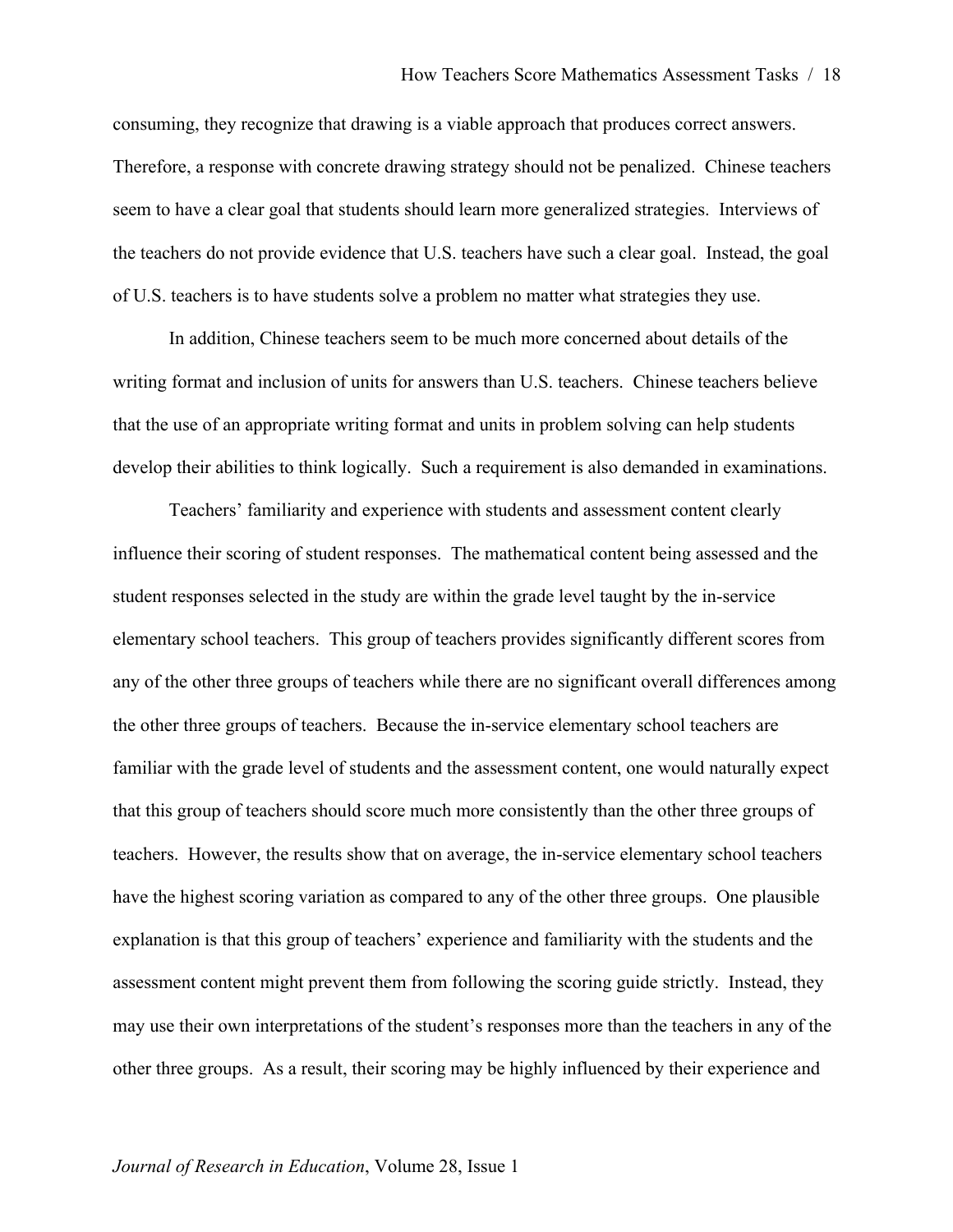value judgment, as concluded by Brookhart (1993). In contrast, the other three groups of teachers may follow the scoring guide more closely in their scoring, resulting in the higher scoring consistency than the in-service elementary teachers.

This finding suggests that while it is important to choose teachers who are familiar with the content and the students being assessed for scoring student responses to CR tasks, rater training is also critical to ensure scoring consistency. It is also noted that in this study, we have only given teachers a general and brief scoring guide. The purpose of using the general and brief scoring guide is based on the consideration that this would allow for a better examination about whether teachers' familiarity, experience, and beliefs are related to their scoring. While using the general and brief scoring guide serves the purpose of this study well, we would suggest future research to explore whether the use of detailed and task-specific scoring guides would increase scoring consistency for raters who are less familiar and less experienced with the students and the mathematical contents being assessed. In addition, since teachers are more likely to use their beliefs and own interpretations in scoring student responses, it would be interesting for future research to explore effective training strategies on how to advise raters to avoid individualized interpretations of student responses and to follow scoring guides more closely.

It is the authors' hope that the identification of these factors in this study not only provides suggestions to the field of performance assessment in minimizing rater effects, assisting in rater training, and promoting scoring objectivity as well as validity of test scores, but also helps to examine teachers' understanding of student learning targets in mathematics and further promotes effective instruction.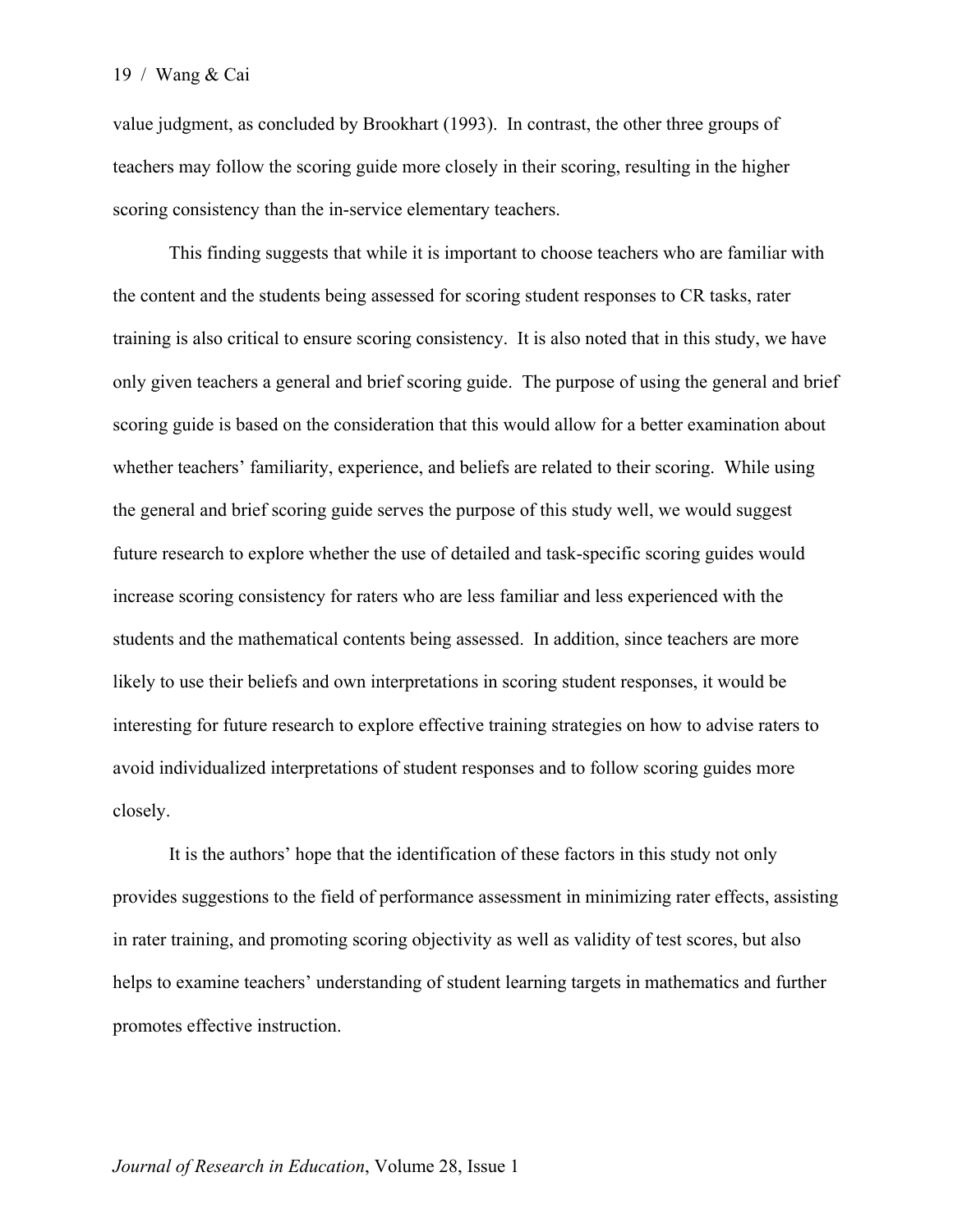#### **References**

- Arter, J. (1999). Teaching measures of performance. *Educational Measurement: Issues and Practice, 18*(2), 30-44.
- Bennett, R. E. (2011). Formative assessment: a critical review. *Assessment in Education: Principles, Policy & Practice, 18*(1), 5-25.
- Black, P. (2015). Formative assessment an optimistic but incomplete vision. *Assessment in Education: Principles, Policy & Practice, 22*(1), 161-177.
- Black, P., Harrison, C., Hodgen, J., Marshall, B., & Serret, N. (2010). Validity in teachers' summative assessments. *Assessment in Education: Principles, Policy & Practice, 17*(2), 215-232.
- Brookhart, S. (1993). Teachers' grading practices: meaning and values. *Journal of Educational Measurement, 30*(2), 123-142.

Brookhart, S. (2004). *Grading*. Upper Saddle River, NJ: Pearson.

- Brookhart, S. (2009). Teachers' grading: practice and theory. *Applied Measurement in Education, 7*(4), 279-301.
- Brookhart, S., & Nitko, A. J. (2015). *Educational assessment of students* (7th ed.). Upper Saddle River, NJ: Pearson Education.

Bruner, J. (1996). *The Culture of Education*. Cambridge, MA: Harvard University Press.

- Cai, J. (1995). A cognitive analysis of U.S. and Chinese students' mathematical performance on tasks involving computation, simple problem solving, and complex problem solving. *Journal for Research in Mathematics Education Monograph,* i-151.
- Cai, J. (2000). Mathematical thinking involved in U.S. and Chinese students' solving processconstrained and process-open problems. *Mathematical Thinking and Learning, 2*, 309-340.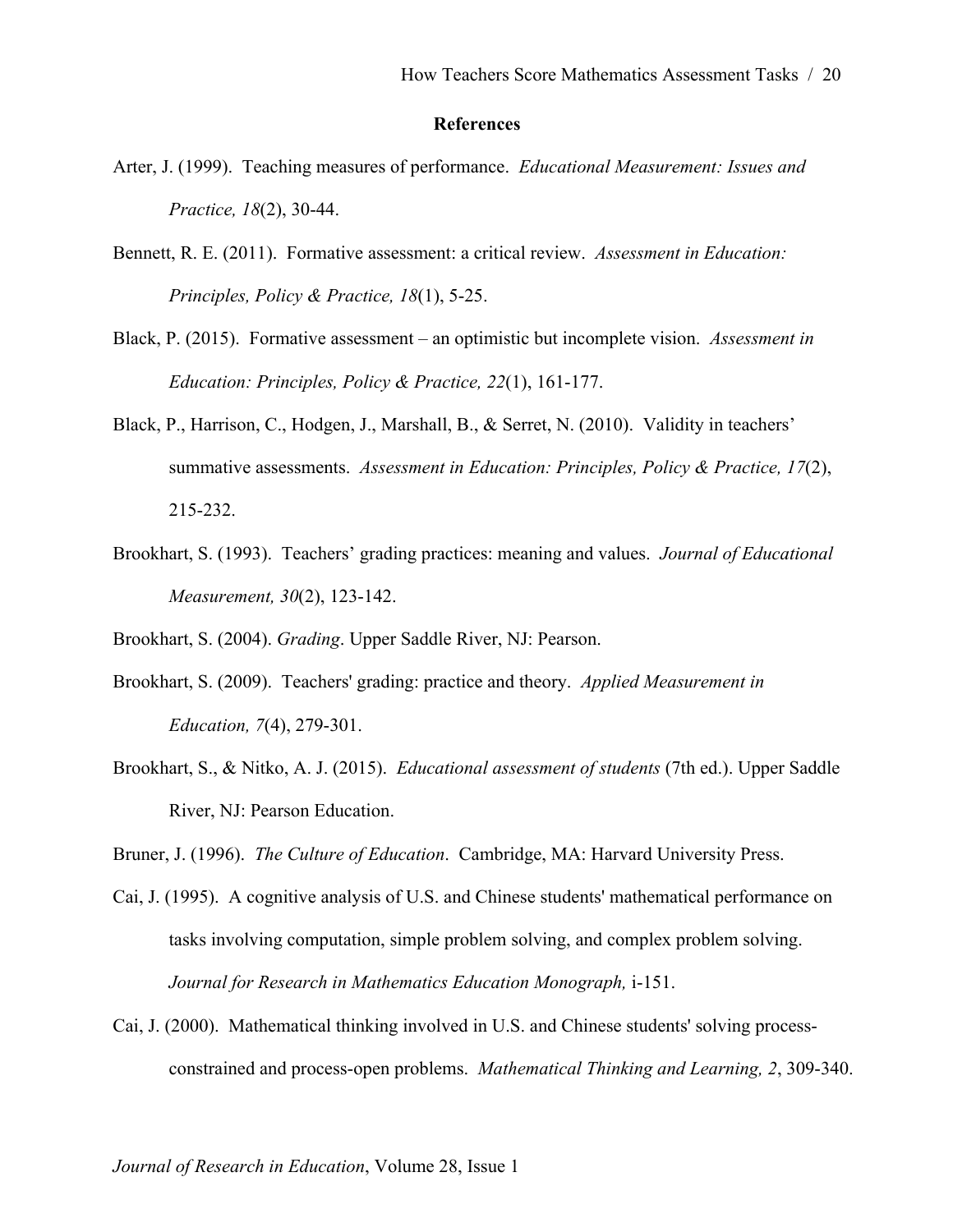- Cai, J. (April, 2014). *Content representations and pedagogical moves in Chinese and U.S. mathematics classrooms: Lesson video analyses at elementary, middle, and high school levels.* Discussant at the annual meeting of American Educational Research Association, Philadelphia, PA.
- Cai, J., & Hwang, S. (2002). U.S. and Chinese students' generalized and generative thinking in mathematical problem solving and problem posing. *Journal of Mathematical Behavior. 21*(4), 401-421.
- Chen, P. P., & Bonner, S. M. (in press). Teachers' beliefs about grading practices and a constructivist approach to teaching. *Educational Assessment.* doi: 10.1080/ 10627197.2016.1271703.
- DeLuca, C., Valiquette, A., Coombs, A., LaPointe-McEwan, D., & Luhanga, U. (in press). Teachers' approaches to classroom assessment: a large-scale survey. *Assessment in Education: Principles, Policy & Practice.* doi: 10.1080/0969594X.2016.1244514.
- Fitzpatrick, A., Ercikan, K., Yen, W., & Ferrara, S. (1998). The consistency between raters scoring in different test years. *Applied Measurement in Education, 11*(2), 195-208.
- Kane, M., Crooks, T., & Cohen, A. (1999). Validating measures of performance. *Educational Measurement: Issues and Practice, 18*(2), 5-17.
- Klein, S. P., Stecher, B. M., Shavelson, R. J., McCaffrey, D., Ormseth, T., Bell, R. M., … Othman, A. R. (1998). Analytic versus holistic scoring of science performance tasks. *Applied Measurement in Education*, *11*(2), 121-137.
- Lane, S. (1993). The conceptual framework for the development of a mathematics assessment instrument for QUASAR. *Educational Measurement: Issues and Practice, 12*(2), 16-23.

Lane, S., Stone, C. A., Ankenmann, R. D., & Liu, M. (1994). Reliability and validity of a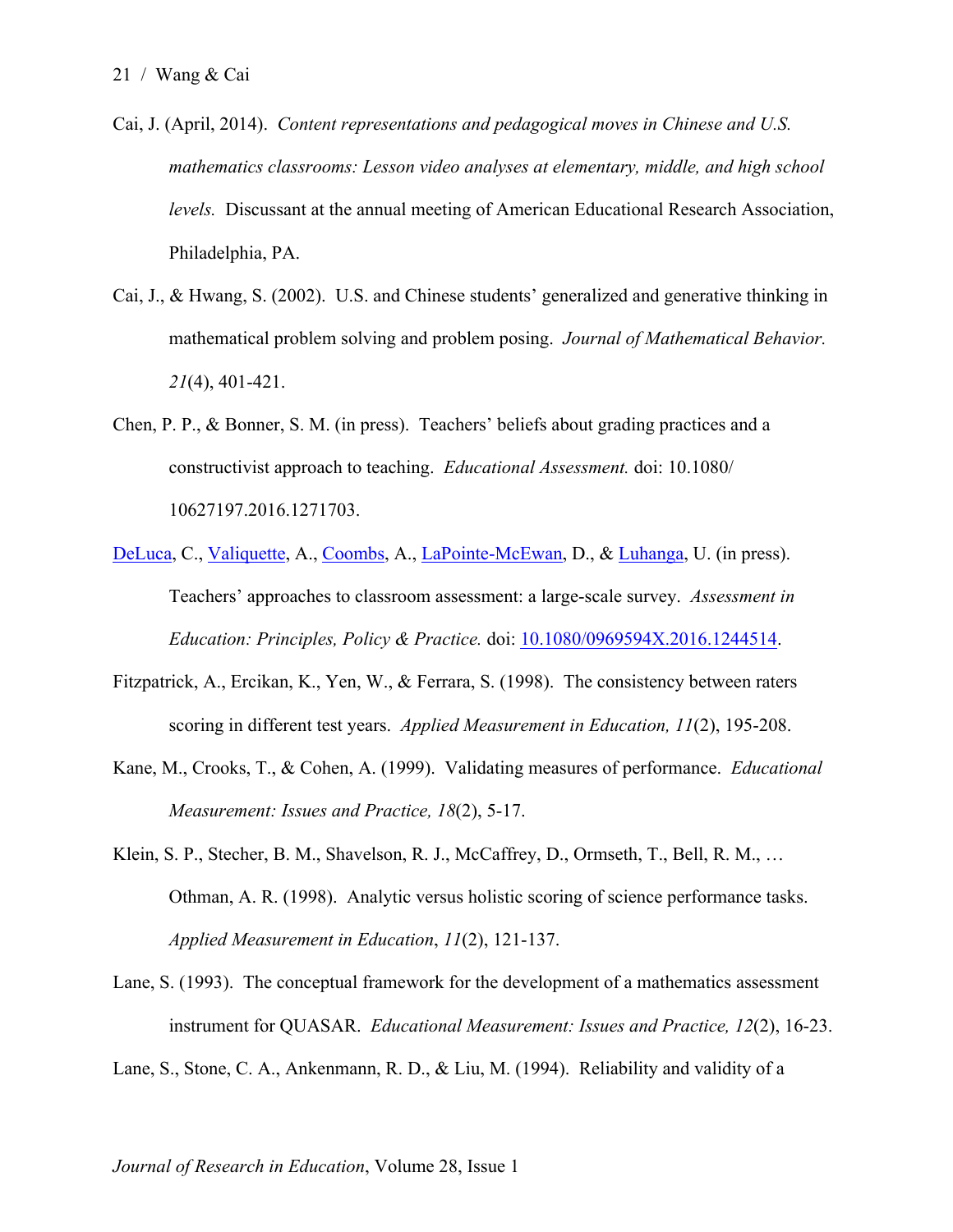mathematics performance assessment. *International Journal of Educational Research, 21*(3), 247-266.

- Looney, A., Cumming, J., van Der Kleij, F., & Harris, K. (in press). Reconceptualising the role of teachers as assessors: teacher assessment identity. *Assessment in Education: Principles, Policy & Practice. doi*: 10.1080/0969594X.2016.1268090.
- Maaß, J., & Schlöglmann, W. (2009). *Beliefs and Attitudes in Mathematics Education: New Research Results*. Rotterdam, Netherlands: Sense Publishers.
- Mashburn, A. J., & Henry, G. (2004). Assessing school readiness: validity and bias in preschool and kindergarten. *Educational Measurement: Issues and Practice, 23*(4), 16-30.
- McMillian, J. H. (2003). Understanding and improving teachers' classroom assessment decision making: Implications for theory and practice. *Educational Measurement: Issues and Practice, 22*(4), 34-43.
- McMillian, J. H., Myran, S., & Workman, D. (2002). Elementary teachers' classroom assessment and grading practices. *The Journal of Educational Research, 95*(4), 203-213.
- Moon, T., & Hughes, K. (2002). Training and scoring issues involved in large-scale writing assessments. *Educational Measurement: Issues and Practice, 21*(2), 15-19.
- Moyer, J. C., Cai, J., Nie, B., & Wang, N. (2011). Impact of curriculum reform: Evidence of change in classroom instruction in the United States. *International Journal of Educational Research, 50*(2), 87-99.

National Council of Teachers of Mathematics (1989). *Curriculum and Evaluation Standards for School Mathematics.* Reston, VA: National Council of Teachers of Mathematics.

National Council of Teachers of Mathematics (2017). *Statement of Beliefs.* Retrieved January 30, 2017, from https://www.nctm.org/About/At-a-Glance/Statement-of-Beliefs/ Reston,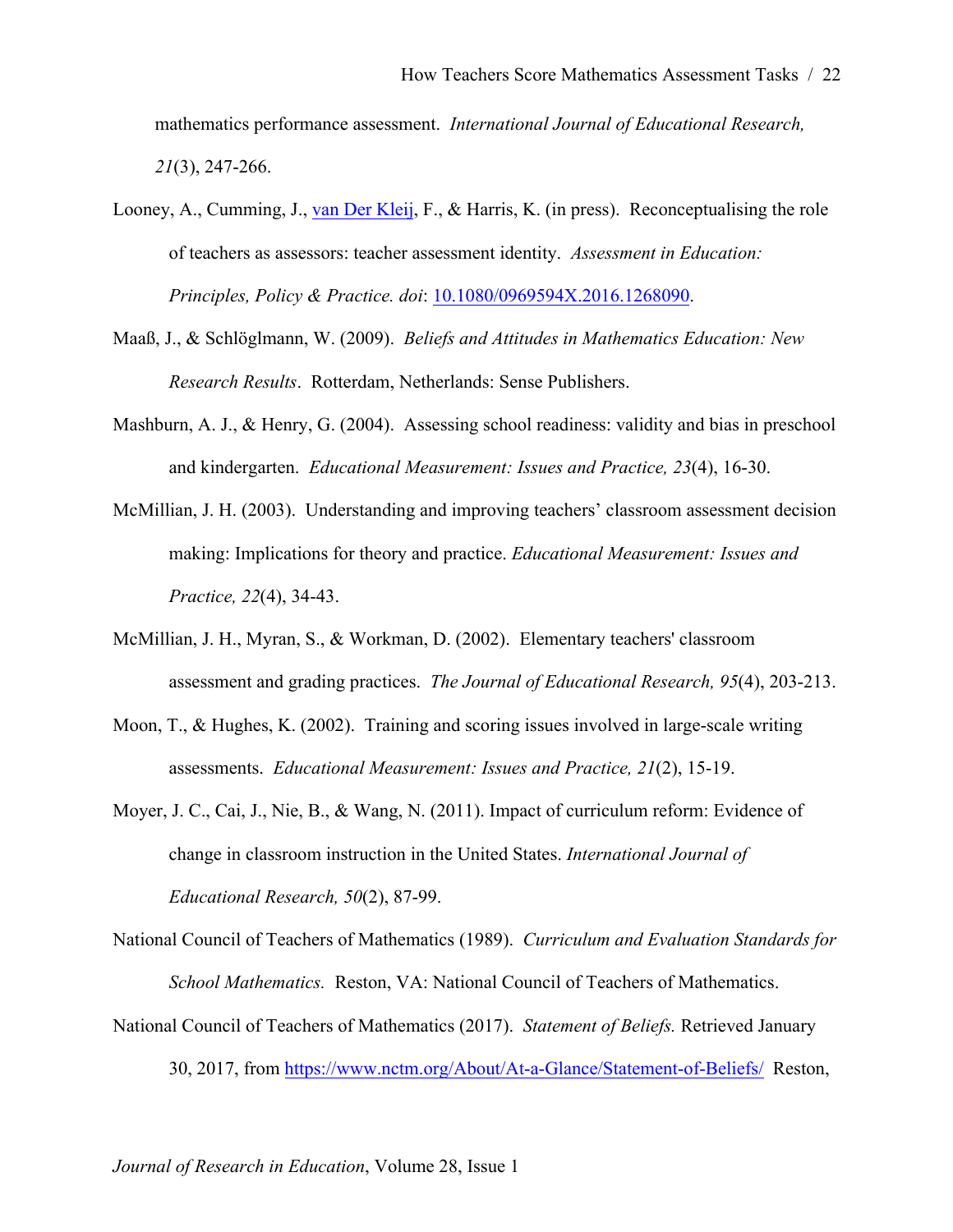VA: Author.

- Ni, Y., Cai, J., & Zhou, D. (April, 2014). *Instructional tasks of high-cognitive demands improve affective attitudes toward mathematics in Chinese fifth grade classroom*. Paper presented at the annual meeting of American Educational Research Association, Philadelphia, PA.
- Randall, J., & Engelhard, G. (2009). Differences between teachers' grading practices in elementary and middle schools. *The Journal of Educational Research, 102*(3), 175-186.
- Schafer, W. D., Swanson, G., Bene, N., & Newberry, G. (2001). Effects of teacher knowledge of rubrics on student achievement in four content areas. *Applied Measurement in Education, 14(*2) 151-170.
- Singer, F. M., Ellerton, N., & Cai, J. (2015). Mathematical problem posing today: A cross-cultural view. In F.M. Singer, N. Ellerton, & J. Cai (Eds.), *Mathematical problem posing: From research to effective practice*. New York, NY: Springer.
- Smith, K. (2014). *How teacher beliefs about mathematics affect student beliefs about mathematics* (Senior honors thesis). Retrieved from https://scholars.unh.edu/honors/193/
- Sun, Y., & Cheng, L. (2014). Teachers' grading practices: meaning and values assigned. *Assessment in Education: Principles, Policy & Practice, 21*(3), 326-343.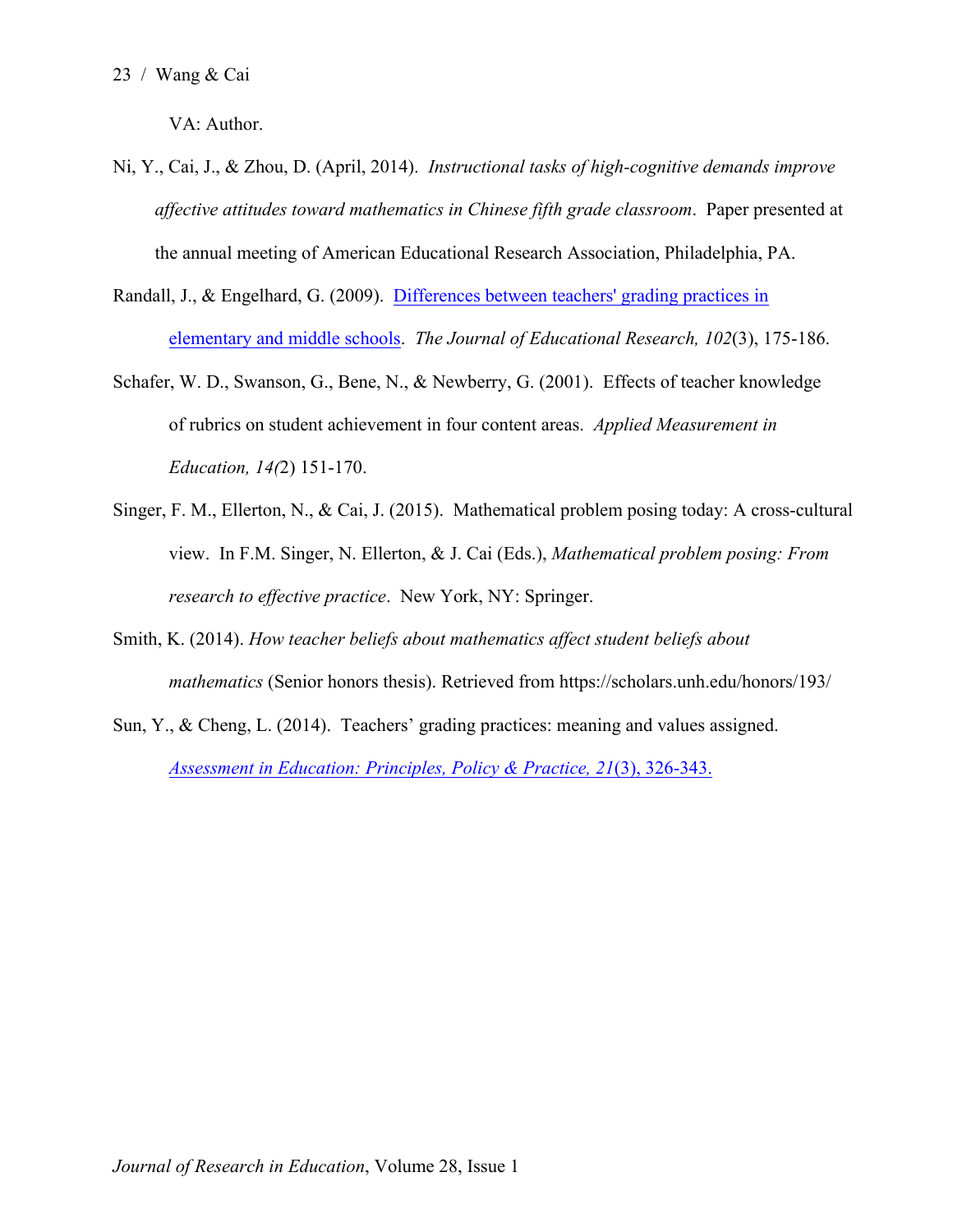Appendix

*Seven CR Assessment Tasks and Descriptions of Student Responses to the Assessment Tasks*

## Task 1: Pizza Ratio Problem

Here are some children and pizzas. 7 girls share 2 pizzas equally and 3 boys share 1 pizza equally.





- A. Does each girl get the same amount as each boy? Explain or show how you found your answer.
- B. If each girl does not get the same amount as each boy, who gets more? Explain or show how you found your answer.

**Response 1**: 7 Girls get two pizzas, and 3 boys get one pizza. The girls have twice as many pizza as boys. But the number of girls is more than twice as many than boys. So the boys get more.

**Response 2**: Three girls share one pizza and the remaining four share one pizza. Each piece that each of the remaining four girls get is smaller than the boys get. So the boys get more.



**Response 3**:  $7/2 = 3.5$  and  $3/1 = 3$ . Therefore 3.5 girls will share one pizza and 3 boys will share one pizza. Thus, each boy gets more.

**Response 4**: Each pizza was cut into 4 pieces. Each girl gets 1 piece with 1 piece left over. Each boy gets 1 piece with 1 piece left over. The one piece left over must be shared by the 7 girls, but the 1 piece left over will be shared by three boys. So the boys get more.

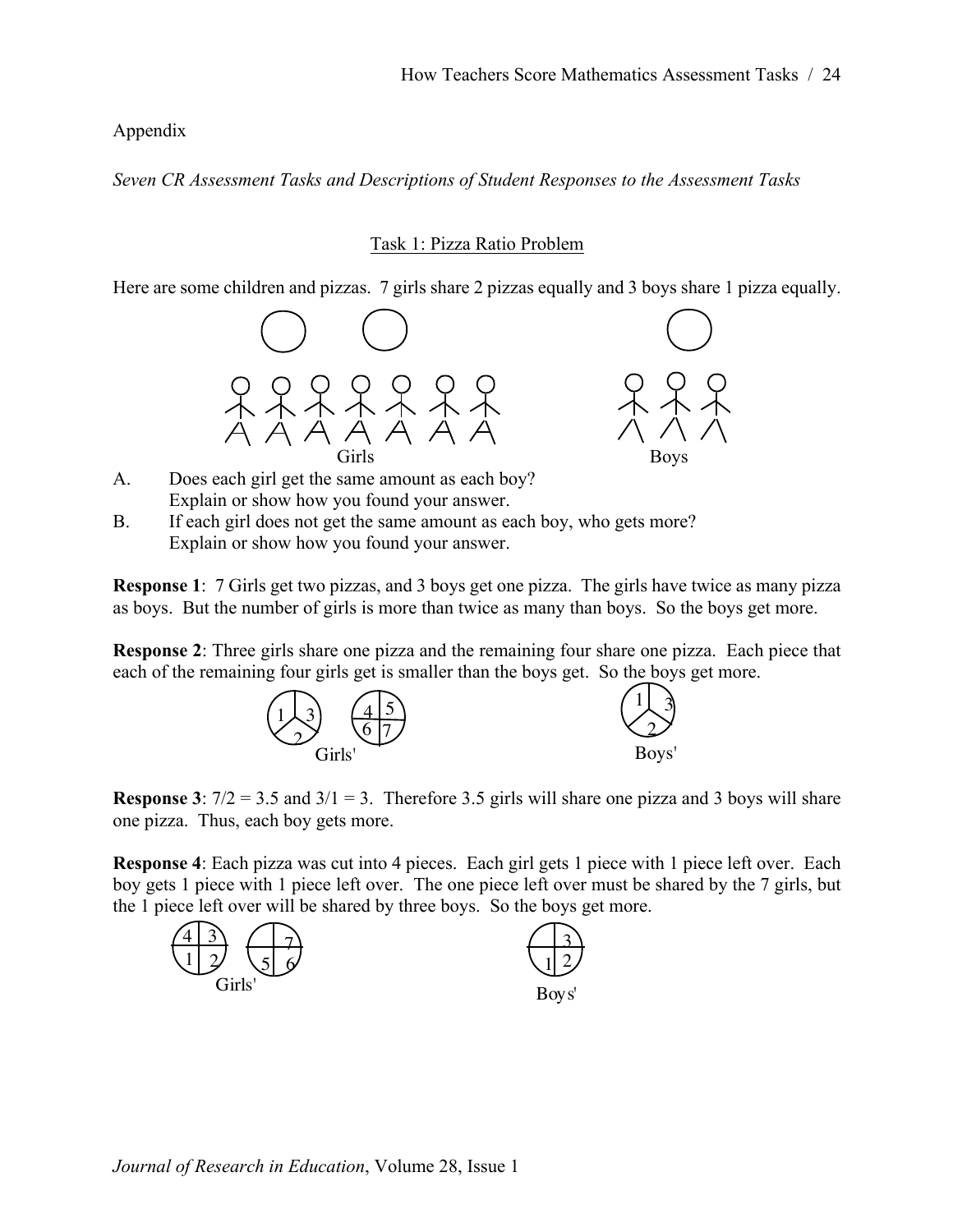**Response 5**: Three girls share one pizza, and another three girls share another pizza. Each of these six girls will get the same amount of the pizza as each of the three boys. But one of the girls has no pizza. So, each boy will get more.



**Response 6:** Each boy will get 1/3 of a pizza and each girl will get 2/7 of a pizza. If you compared 1/3 with 2/7, you would know that 1/3 is bigger than  $2/7$  since  $1/3 = .33$  and  $2/7 = .29$ .  $.33 - .29$ = .04. Therefore, each boy gets more than each girl.

## Task 2: Map Ratio Problem

The map below shows the locations of three cities.



The actual distance between Grantsville and Martinsburg is 54 miles. On the map, Grantsville and Martinsburg are 3 centimeters apart. On the map, Martinsburg and Rivertown are 12 centimeters apart.

What is the actual distance between Martinsburg and Rivertown? Show how you found your answer.

**Response 7:** A student first found how many miles a centimeter on the map represents (54/3=18), then multiply by 12 to get the actual distance that the 12 centimeters on the map represents (18  $\times$  12=216 miles).

**Response 8:** A student used a finger to measure the distance between Martinsburg and Grantsville on the map, then used the measurement unit to measure the length between Martinsburg and Rivertown on the map and to find the number of the unit of the length. By multiplying the number of unit by 54, the student found the distance between Martinsburg and Rivertown.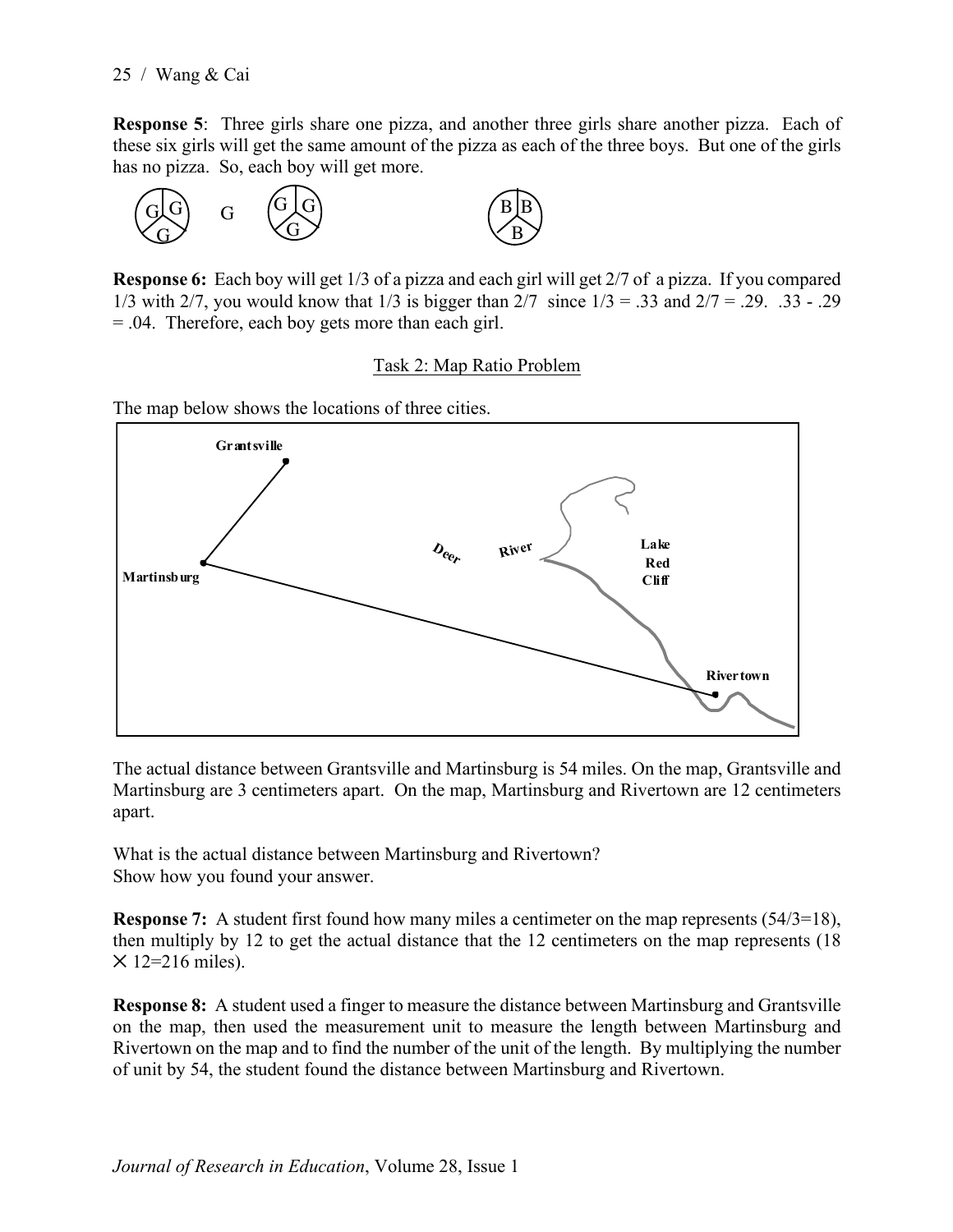**Response 9:** A student first divided 12 by 3 and got 4. Since 3 centimeters represent 54 miles, the actual distance the 12 centimeters represents was 216  $(4 \times 54=216 \text{ miles})$ .

**Response 10**: A student set up a formal proportional relationship to find the actual distance (i.e.,  $3/12=54/x$ , x=216 miles).

**Response 11:** A student used a paper clip to mark or measure the distance between Martinsburg and Grantsville on the map, then used the measurement unit to measure the length between

Martinsburg and Rivertown on the map and to find the number of the unit of the length. By dividing 54 by the number of the measurement unit between Martinsburg and Grantsville, the student found the number of actual miles per measurement unit. By multiplying the number of the measurement unit between Martinsburg and Rivertown by the number of

actual miles per measurement unit, the student found the number of actual miles between Martinsburg and Rivertown.

Task 3: Block Pattern Problem

Look at the figures below.



- A. How many blocks are needed to build a staircase of 5 steps? Explain how you found your answer.
- B. How many blocks are needed to build a staircase of 20 steps? Explain how you found your answer.

**Response 12**: The student realized that the staircase of 5 steps is made of 1 block, 2 blocks, 3 blocks, 4 blocks, and 5 blocks. Therefore, the number of blocks for 5-step staircase is 15. The staircase of 20 steps is made of 1 block, 2 blocks, 3 blocks, ..., and 20 blocks. Therefore the number of blocks needed to build a staircase of 20 steps can be found by adding 1, 2, 3, 4,..., and 20 (i.e.,  $1 + 2 + 3 + 4 + ... + 20 = 210$ ).

**Response 13:** The student realized that the number of blocks in a 5-step staircase has five more blocks than the number of blocks in a 4-step staircase. Through a recursive process, the student found the number of blocks in a 19-step staircase, and by adding 20 to it finally found the number of blocks needed to build a staircase of 20 steps.

**Response 14**: The student correctly drew staircases of 5 and 20 steps on the paper and counted the number of blocks in them, which are 15 and 210, respectively (also see attached).

**Response 15**: The thinking process in Response O is similar to that in Response L. However, in this response, the student wrote  $1 + 2 = 3 + 3 = 6 + 4 = 10 + 5 = 15$  to find the number of blocks needed for 5-step staircase. The student also wrote  $1 + 2 = 3 + 3 = 6 + 4 = 10 + 5 = 15 + 6 = 21$  $+ 7 = 28 + 8 = 36 + 9 = 45 + 10 = 55 + 11 = 66 + 12 = 78 + 13 = 91 + 14 = 105 + 15 = 120 + 16$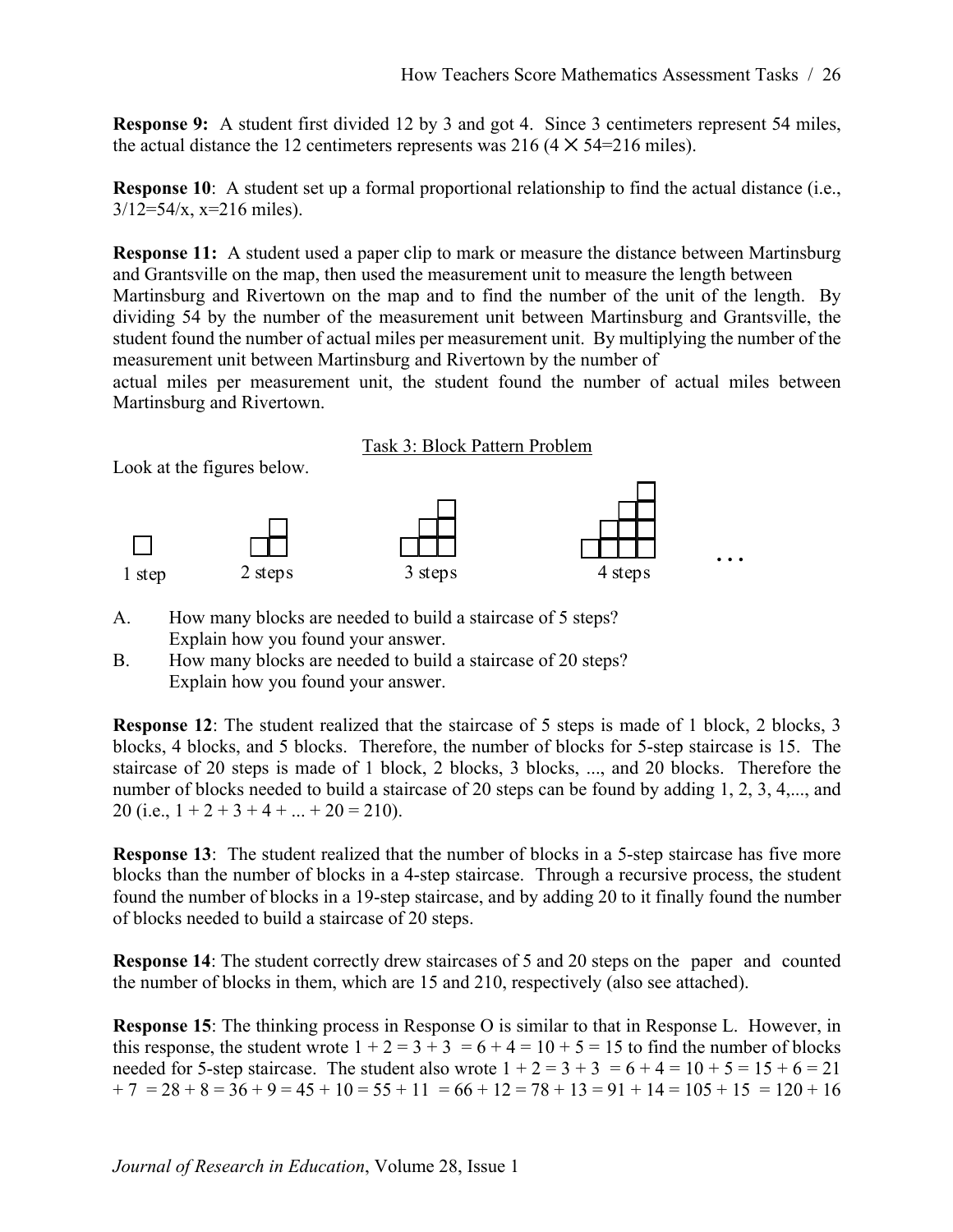$= 136 + 17 = 153 + 18 = 171 + 19 = 190 + 20 = 210$  to find the number of blocks needed for 20step staircase.

## Task 4: Odd Number Pattern Problem

Sally is having a party.

The first time the doorbell rings, 1 guest enters. The second time the doorbell rings, 3 guests enter. The third time the doorbell rings, 5 guests enter. The fourth time the doorbell rings, 7 guests enter. Keep going in the same way. On the next ring a group enters that has 2 more persons than

the group that entered on the previous ring.

- A. How many guests will enter on the 10th ring? Explain or show how you found your answer.
- B. In the space below, write a rule or describe in words how to find the number of guests that entered on each ring.
- C. 99 guests entered on one of the rings. What ring was it? Explain or show how you found your answer.

**Responses 16:** The student found the general rule  $(2n - 1)$  to find the number of guests that entered on the nth ring. For answering question C of the problem, the student set  $2n - 1 = 99$ . Solve for n which is 50.

**Response 17:** The student said that the pattern goes by 2's. And then the student listed detailed tables to answer questions in the problem. In particular, to find the ring number when 99 guests entered, the student listed a table from the first ring to the ring number when 99 guests entered.

**Response 18**: The student found the general rule: number of guests = ring number + (ring number – 1). And then the student used guess-and-check strategy to correctly found the ring number when 99 guests entered.

**Response 19**: The student got all correct answers, but the descriptions are general. For example, "keep adding 2's until getting 99" is the description provided when the student correctly found the ring number when 99 guests entered.

## Task 5: Hats Averaging Problem

Angela is selling hats for the Mathematics Club. This picture shows the number of hats Angela sold during the first three weeks.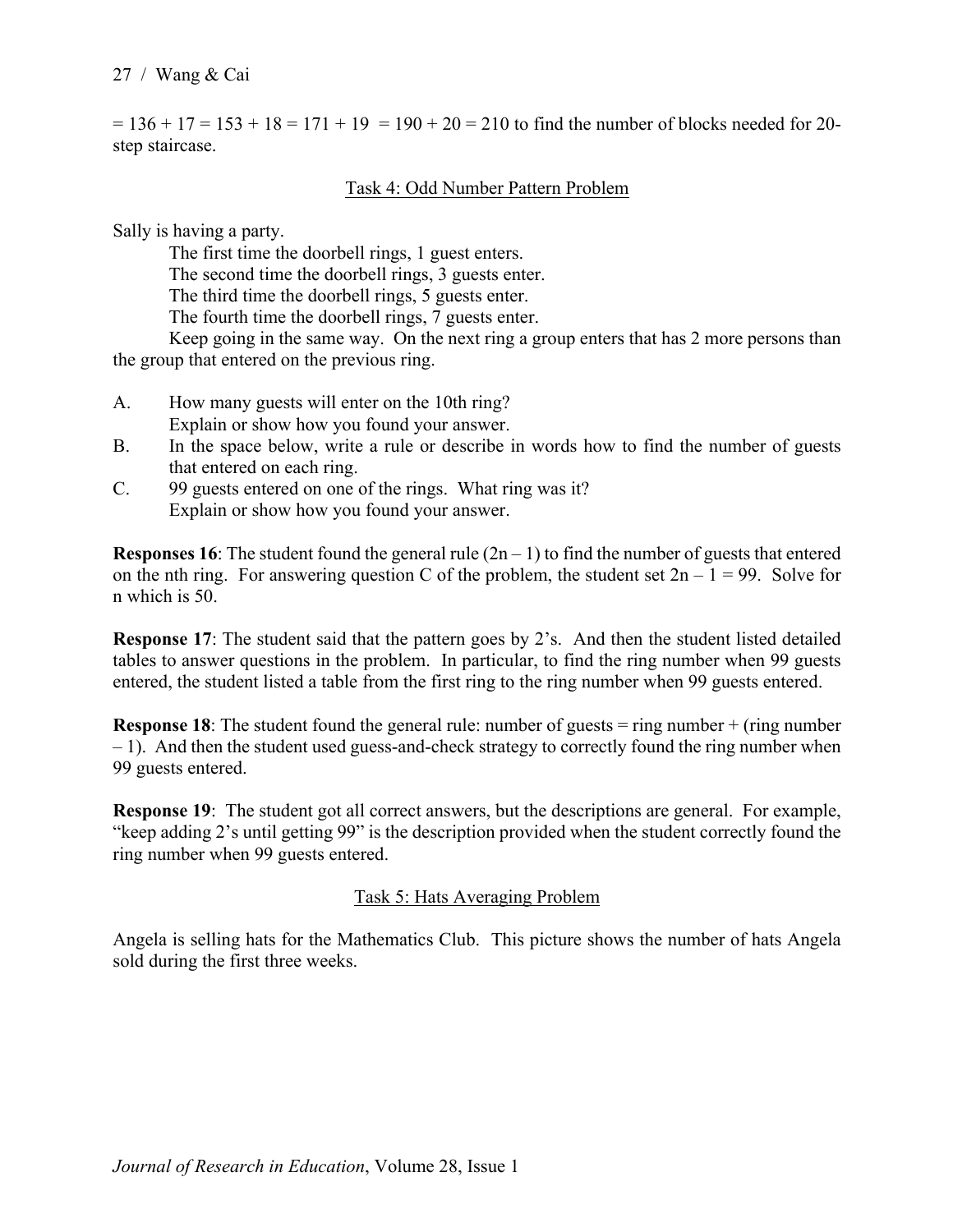

How many hats must Angela sell in Week 4 so that the average number of hats sold is 7? Show how you found your answer.

**Responses 20**: The student correctly used the average formula to solve the problem algebraically (e.g.,  $(9 + 3 + 6 + x) = 7 \times 4$ , then solve for x).

**Response 21**: The student used "leveling-off processes" to solve the problem. The student viewed the average (7) as a leveling basis to "line up" the numbers of hats sold in the week 1, 2, and 3. Since 9 hats were sold in week 1, it has two extra hats. Since 3 hats were sold in week 2, 4 additional hats are needed in order to line up the average. Since 6 hats were sold in week 3, it needs 1 additional hat to line up the average. In order to line up the average number of hats sold over four weeks, 10 hats should be sold in week 4 (See attached).

**Response 22**: The student correctly used the average formula to solve the problem arithmetically  $(e.g., 7 \times 4 - (9 + 3 + 6) = 10).$ 

# Task 6: Score Average Problem

The average of Ed's ten test scores is 87. The teacher throws out the top and bottom scores, which are 55 and 95.

What is the average of the remaining set of scores? Show how you found your answer.

**Response 23:**  $10 \times 87 = 870$ .  $870 - 55 - 95 = 720$ .  $720/8 = 90$ . The average of the remaining 8 scores is 90.